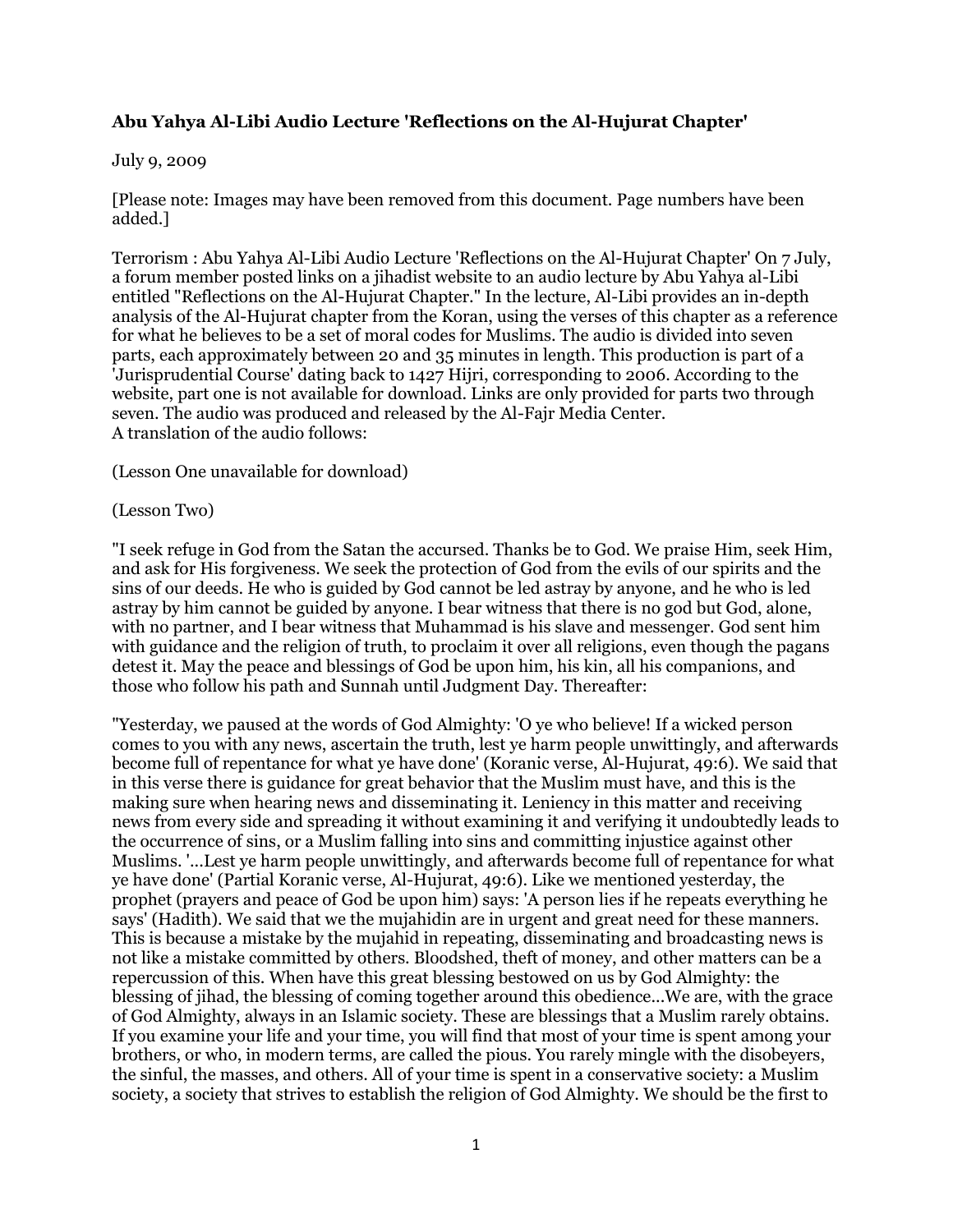adhere to these manners between us.

"God Almighty then said after this: 'And know that among you is Allah's messenger. Were he, in many matters, to follow your (wishes), ye would certainly fall into misfortune. But Allah has endeared the faith to you, and has made it beautiful in your hearts, and He has made hateful to you unbelief, wickedness, and rebellion. Such indeed are those who walk in righteousness' (Koranic verse, Al-Hujurat, 49:7). God Almi ghty bestowed, or mentioned some of His gifts, to the companions (may God be content with them). God said: 'Know O you companions, or you believers, that the messenger (prayers and peace of God be upon him) is among you, and you must behave well with him and respect, honor, and venerate him, as He mentioned in the verses in the beginning of this chapter: 'And know that among you is Allah's messenger. Were he, in many matters, to follow your (wishes), ye would certainly fall into misfortune...' This verse has placed the human being at a crossroads: either towards misfortune, hardship, embarrassment, and sadness, or towards accomplishment, success, and achievement by following the commands of the prophet (prayers and peace of God be upon him).

"God said: 'And know that among you is Allah's messenger. Were he, in many matters, to follow your (wishes), ye would certainly fall into misfortune...' Meaning, that you either obey the messenger (prayers and peace of God be upon him) and become accomplished and happy, or you try to take, or pull, the messenger of God (prayers and peace of God be upon him) to your side for him to obey you with what you want. After this you will fall into embarrassment, sadness, and misfortune. 'Fall into misfortune' means that you will be afflicted with hardship. This shows us that the concern of the Prophet Muhammad for us is greater than our concern for ourselves. His view of our interest is greater than our view of our own interest. God said: 'The prophet is closer to the believers than their own selves' (Koranic verse, Al-Ahzab, 33:6). Therefore, man is between two matters: the route to happiness, which is following the cause of the prophet (peace and prayers be upon him), not imposing his opinion on the prophet (peace and prayers be upon him), and not being interest is what his brain tells him (things that oppose the laws of God Almighty). If you tryto break the law or break the laws of the Shari'ah for your own interest, or to what your mind deems appropriate, or to what suits your traditions, know that you are taking the route of hardship, shame, and distress. This is what this verse talks about.

"The Muslim person is a follower. The Muslim follows the path of the messenger (peace and prayers be upon him), which is the way to victory and salvation in life and the afterlife. The messenger of God set a good example for those who sought God and the afterlife. What else do you want, except for God and the afterlife? If you want salvation in the afterlife and to please God Almighty, all you have to do is follow the prophet (peace and prayers be upon him). If you see the ruling of God and the Sunnah of the prophet (peace and prayers be upon him), know that your interest is in it. Know that your interest is in following the Sunnah of the prophet (peace and prayers be upon him), and that your distress and hardship is due to disobeying him (peace and prayers be upon him). The believer does not choose the laws of God Almighty. 'It is not fitting for a believer, man or woman, when a matter has been decided by Allah and His messenger, to have any option about their decision' (Koranic verse, Al-Ahzab, 33:36). The believer says 'We hear and obey.' Following the orders of the prophet (peace and prayers be upon him) is the way that a Muslim will gain the love of God Almighty. God said: 'Say: If ye do love Allah, follow me. Allah will love you.' (Koranic verse, Al-Imran, 3:31). Some scholars said: 'Some people have claimed to love God and were asked for proof.' They were asked to show proof of their love of God Almighty. What is this proof that they have to present to prove their love of God Almighty? The proof is following the prophet (peace and prayers be upon him). 'Say: 'If ye do love Allah, follow me' (Partial Koranic verse, Al-Imran 3:31)...Meaning, follow the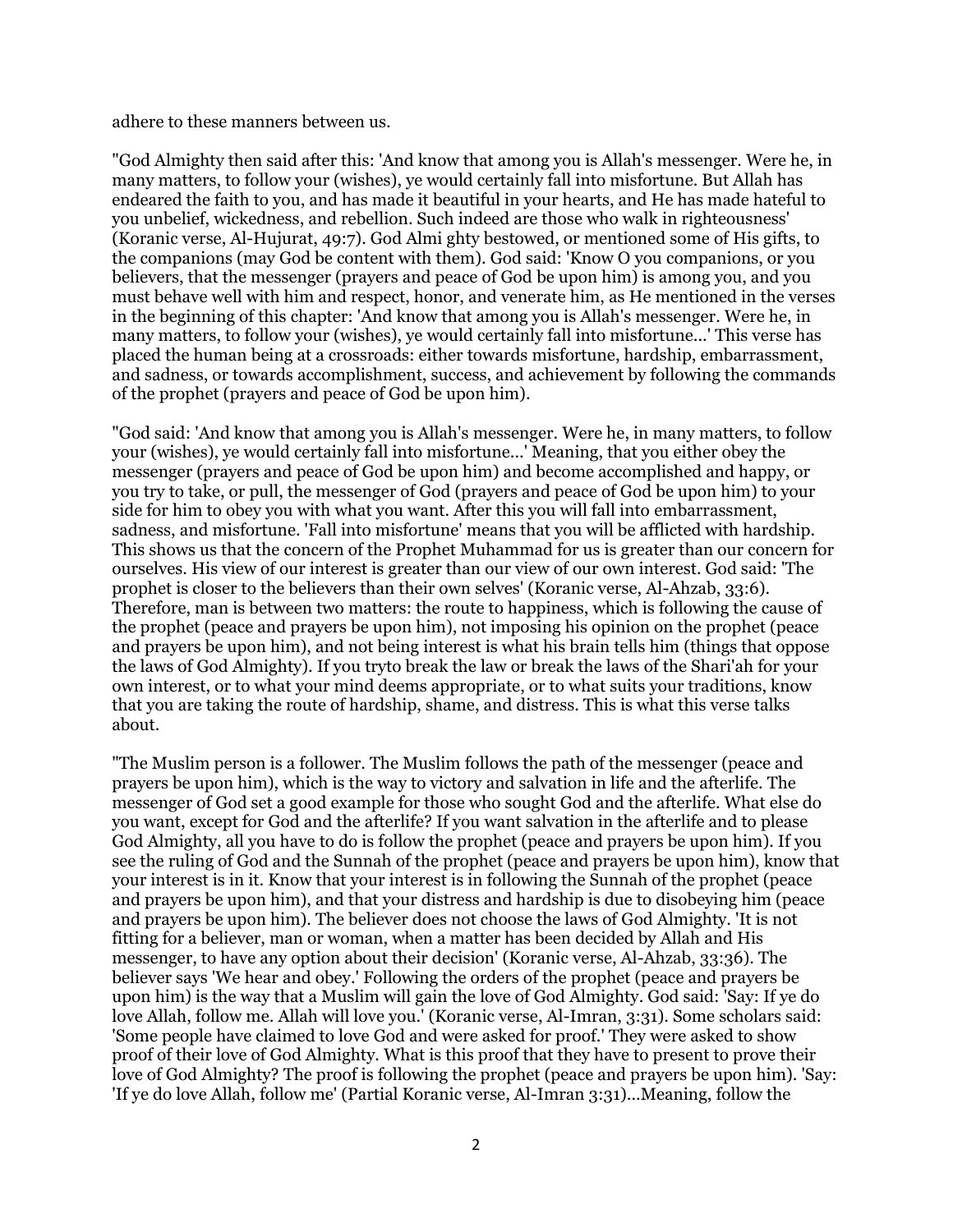prophet (peace and prayers be upon him). If you do that, God will love you and forgive your sins. God Almighty said: 'And know that among you is Allah's Messenger. Were he, in many matters, to follow your (wishes), ye would certainl y fall into misfortune' (Koranic verse, Al-Hujurat, 49:7). Al-A'anat means misfortune and hardship. 'But Allah has endeared the faith to you, and has made it beautiful in your hearts' (Partial Koranic verse, Al-Hujurat, 49:7).

"These are some of the blessings of God Almighty, which is to make religion likable to man. Man alone does not have the capability of liking or disliking something. The hearts of people are in the hands of God, who does anything He wants with them. Man does not possess guidance or guidance to success, only God does. God Almighty said: 'Nor can a soul die except by Allah's leave' (Koranic verse, Al-Imran, 3:145). He also said: 'No soul can believe, except by the will of Allah' (Koranic verse, Yunis, 10:100). Look and examine this: You have become a follower of the prophet (peace and prayers be upon him). You love faith and hate sins because of God Almighty. God, Lord of earth and sky, planted the love of faith in your heart. He is the one who planted in your heart the love of following the prophet (peace and prayers be upon him). You: the weak, the poor, and the unknown...The one who nobody looks at or listens to... God chose you from thousands...millions...of lost people who cannot distinguish between righteousness and injustice, light and darkness, and faith and disbelief. Then He put the light of faith in your heart. This is a great blessing from God Almighty that nobody can give, not even the prophet (peace and prayers be upon him) who was the most honorable to God Almighty. God said to him: 'It is true thou wilt not be able to guide everyone, whom thou lovest. But Allah guides those whom He will and He knows best those who receive guidance' (Koranic verse, Al-Qasas, 28:56).

"At this point, I always like to bring up the story of Abu Talib, the uncle of the prophet (prayers be upon him). Abu Talib provided everything he could in order to protect the prophet (peace and prayers be upon him) and the call the Islam. Abu Talib provided a lot of things that none of the Islamic movements provided, and he was an infidel. He remained under siege with the prophet (peace and prayers be upon him) for three years. He endured hunger, shunning, and economic blockade. Although he remained an infidel, Abu Talib was the one who testified truthfully that Islam is a religion of righteousness. He said: 'I realized that the religion of Muhammad is the greatest religion of mankind.' Abu Talib was the one who assured the prophet (peace and prayers be upon him) that he would not turn him in to anyone until he dies. He said in his poem: 'O God, they will not get their hands on you until I am buried. They will never reach you.' And when was this? This was when the prophet was in real need of someone to defend him and protect him. The prophet (peace and blessings of God be upon him) used to walk around the Kaaba during Hajj, saying: 'Who will provide an abode for me until I fulfill the days of pilgrimage?' He used to say: 'Who will provide me with an abode until I convey the message of my Lord?' He was looking for someone to carry out this task, and Abu Talib performed it. Yet, when the end had come and death appeared on the horizon, and Abu Talib was on his deathbed, the prophet (peace and blessings of God be upon him) requested one thing from him. He requested one word, only one word from him. With this word he could move his tongue. But who prevented the tongue of Abu Talib to pronounce this word? He told him: 'O uncle, say only one word and I will intercede for you with God on the Day of Judgment.' Only one word, he does not want anything else from him, only: 'Say this word and you will leave this world.' But the minions of Satan were on top of his head, saying to him: 'Do you want to abandon the creed of Abd-al-Muttalib?' They said to him: 'Do you want to abandon the creed of Abd-al-Muttalib?' Meaning, he was defending the prophet (the peace of God be upon him) and protecting him while he was following the creed of Abd-al-Muttalib, the creed of infidelity and polytheism. Before he left this life, he sai d: 'I am following the creed of Abd-al-Muttalib.' That was it. He lost both this life and the thereafter. This man was the uncle of the prophet (the peace of God be upon him), who performed these great deeds when the prophet was in great need. This is why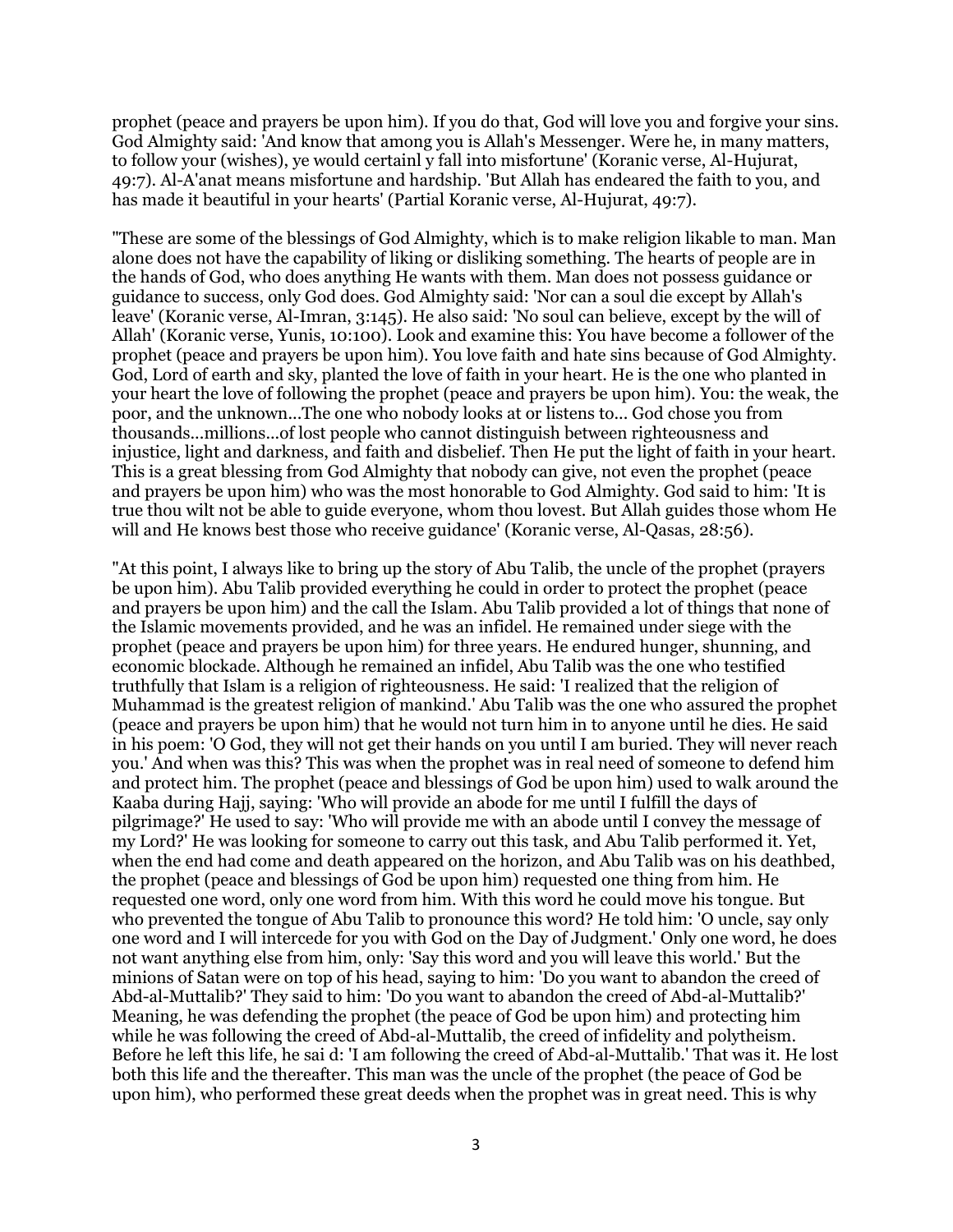the prophet (the peace of God be upon him) knowing what Abu Talib did, said: 'I will ask God to forgive you as long as I am not advised to stop.' God Almighty then revealed the following verse: 'It is not fitting, for the prophet and those who believe, that they should pray for forgiveness for pagans, even though they be of kin, after it is clear to them that they are companions of the fire.' (Koranic verse, Al-Tawbah, 9:113). And God revealed another verse: 'It is true thou wilt not be able to guide every one whom thou lovest, but Allah guides those whom He will and He knows best those who receive guidance' (Koranic verse, Al-Qasas, 28:56).

"O servant of God, O Muslim, the one whom God has guided, have you performed the same work as Abu Talib? No, by God you have not. The protection of the prophet (the peace of God be upon him) does not have an equivalent. Protecting the prophet (the peace of God be upon him) during the time of stress, weakness, and inability while all the infidels were against him, while he was steadfast against them, is not like defending Islam or the creed in an abstract way. Of course this was a great and noble work, and form of jihad. But if it were coming from a faithful Muslim, nothing would equate to it. This is why the first supporters and migrants cannot be equated to those who came after them. They endured, were patient, withstood harm, and defended the prophet (the peace of God be upon him). Why was Abu Bakr (may God be pleased with him) the best companion? Because he supported the prophet (the peace of God be upon him) in every critical situation and at every moment when he needed him... To the point that Abu Bakr (may God be pleased with him) used to defend him and tell them: 'Do you want to kill a man just because he says: My Lord is God?' He did this when the infidels from the Quraysh tribe harmed the prophet (the peace of God be upon him). This was the state of the companions (may God be pleased be with them). Thus, the blessing of Islam is a great blessing. This is why God mentions it, saying: 'But Allah has endeared the faith to you, and has made it beautiful in your hearts' (Koranic verse, Al-Hujurat, 49:7). When you observe the Shari'ah, you see it with its rules, wisdoms, discipline, coordination, and harmony. There is no doubt that your love and certainty for it increases, and this by the grace of God Almighty. This is from God Almighty. 'But Allah has endeared the faith to you, and has made it beautiful in your hearts, and He has made hateful to you unbelief, wickedness, and rebellion. Such indeed are those who walk in righteousness' (Koranic verse, Al-Hujurat, 49:7). God Almighty is the one who made your heart avoid these sins. 'Such indeed are those who walk in righteousness' (Koranic verse, Al-Hujurat, 49:7).

"Those who are on this path: the people of bounty, the people who love faith, the people who hate infidelity, disobedience, and immorality... They are on the righteous path, meaning on the straight way. As for those who differ from them: they are on the path of seduction and falsehood, no matter how much they beautify, how much they compose elegantly, and how much they praise. They are on the path of seduction and deviation, we seek refuge in God. Anyone who takes a certain way, even if he is crooked...He pretends that he is on the righteous path, including the Pharaoh, who was a great infidel. When talking to his people, he would say to them: 'I will not show you except what I see. And I will only guide you on the righteous path.' The Pharaoh guided his people to the righteous path. He belittled his people, and they obeyed him. And this is the exact thing that we hear about the criminals, the tyrants who fought the religion of God Almighty. They describe oppression, infidelity, positive laws, democracy, and every creed and religion as the way to progress, civilization, advancement etc. To them this is the righteous path. But then what? We will tell them: 'You have your religion, and I have mine.' Our religion is the religion of Islam, which God Almighty spoke of, saying: 'Verily, this is my way, leading straight. Follow it. Follow not (other) paths. They will scatter you about from His (great) path' (Koranic verse, Al-An`am, 6:153). There is only one way that leads to God Almighty. It is the way of Islam. 'If anyone desires a religion other than Islam (submission to Allah), never will it be accepted of him; and in the hereafter He will be in the ranks of those who have lost (all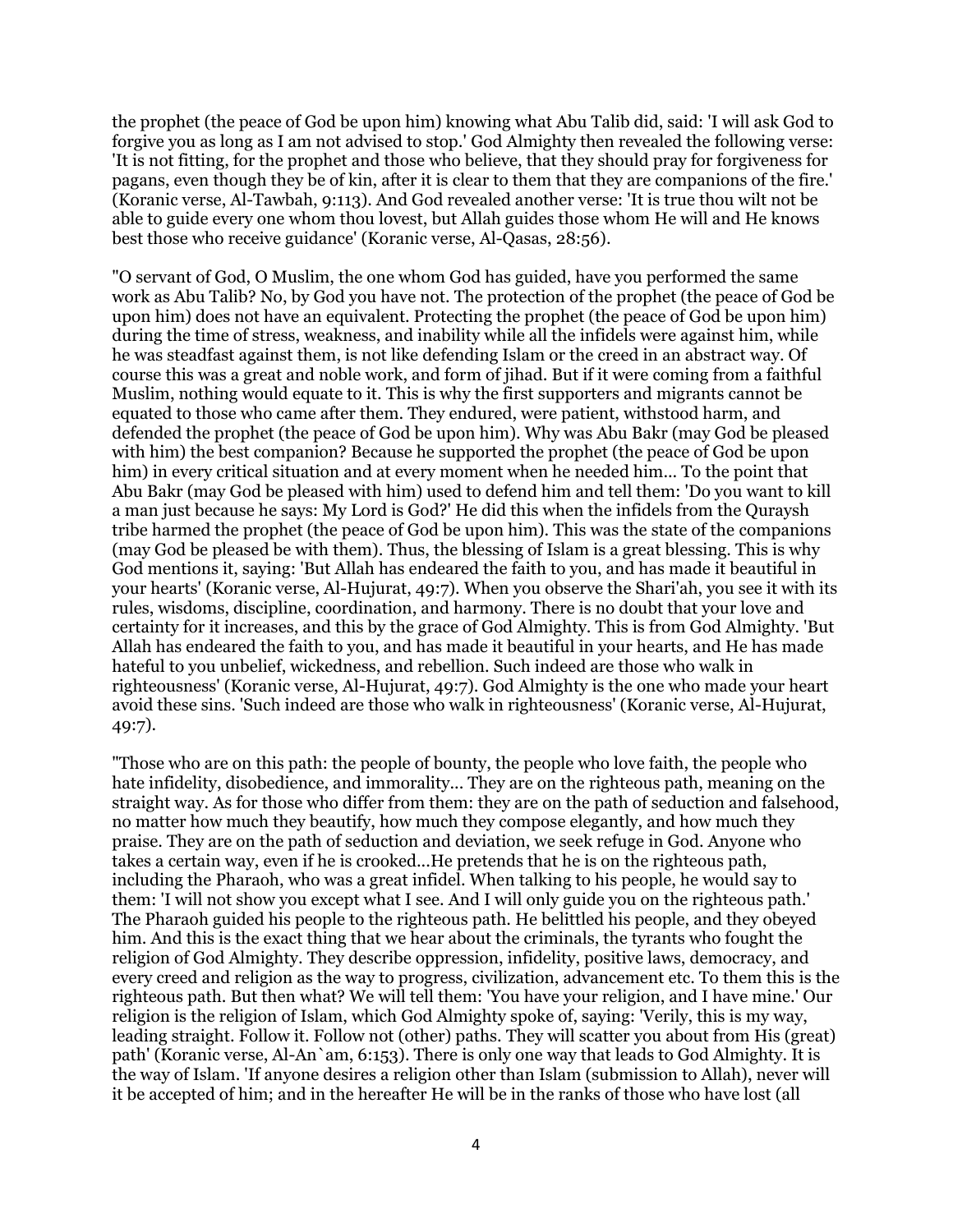spiritual good)' (Koranic verse, Al-` Imran, 3:85). Islam is the only religion acceptable to God. God said: 'Guide us to the right path.' He did not say paths, because there is only one path. If a person finds himself on the path of guidance regarding his belief, worship, character, behavior and conduct, he must praise God Almighty. And he must know that God Almighty has made him among the righteous, on the safe path that will lead him to God Almighty.

"God Almighty said: 'A grace and favor from Allah. And Allah is full of knowledge and wisdom' (Koranic verse, Al-Hujurat, 49:8). Meaning, what you learned from these matters that we have mentioned and recounted is nothing but a pure favor from God Almighty. It is not something that you earned. It is kindness, generosity, and bounty from God Almighty. 'A grace and favor from Allah. And Allah is full of knowledge and wisdom.' (Koranic verse, Al-Hujurat, 49:8). We ask God Almighty to make us among those who hear the speech and follow the best of it; and to make us among the righteous: those who live on the righteous path and die on the righteous path. God is listening and is near. May the peace and blessings of God be upon His Prophet Muhammad, his family, and all his companions." (Lesson Three)

"I seek refuge in God from the Satan the accursed. Thanks be to God. We praise Him, seek Him, and ask for His forgiveness. We seek the protection of God from the evils of our spirits and the sins of our deeds. He who is guided by God cannot be led astray by anyone, and he who is led astray by him cannot be guided by anyone. I bear witness that there is no god but God, alone, with no partner, and I bear witness that Muhammad is his slave and messenger. God sent him with guidance and the religion of truth, to proclaim it over all religions, even though the pagans detest it. May the peace and blessings of God be upon him, his kin, all his companions, and those who follow his path and Sunnah until Judgment Day. Thereafter:

"Yesterday, we talked about the Koranic verse: 'And know that among you is Allah's messenger. Were he, in many matters, to follow your (wishes), ye would certainly fall into misfortune. But Allah has endeared the faith to you, and has made it beautiful in your hearts, and He has made hateful to you unbelief, wickedness, and rebellion. Such indeed are those who walk in righteousness. A grace and favor from Allah. And Allah is full of knowledge and wisdom' (Koranic verse, Al-Hujurat, 49:7-8). We said that this verse, the first one, demonstrated the means through which a Muslim can attain happiness, abundance, relief, tranquility, peace of mind, and contentmeny in life. It also demonstrated the way through which one can fall into distress, hardship, discomfort, and the like. Following in the steps of the prophet (peace and blessings of God be upon him) is the means to happiness. Disobeying his order and contesting God and His messenger (peace and blessings of God be upon him) is the means to distress, difficulty, hardship, and discomfort. The verse which we talk about today is linked to this. If we ponder the sequence of the verses, we will find a wondrous connection between them.

"The verse which we talked about two days ago in which God Almighty says: 'O ye who believe! If a wicked person comes to you with any news, ascertain the truth, lest ye ha rm people unwittingly and afterwards become full of repentance for what ye have done' (Koranic verse, Al-Hujurat, 49: 6). This means not verifying the news one receives leads to committing injustice against others...Whether it is injustice to their money, soul, honor, or blood. One may discover later that he committed an injustice against his brother and regret it, but it is too late. This verse urges us to verify our news. The Holy Koran and the prophet (peace and blessings of God be upon him) ordered us to follow this principle of verifying the news. So, if we do not want to fall into discomfort and distress, including committing injustice against others, we must follow in the footsteps of the prophet (peace and blessings of God be upon him).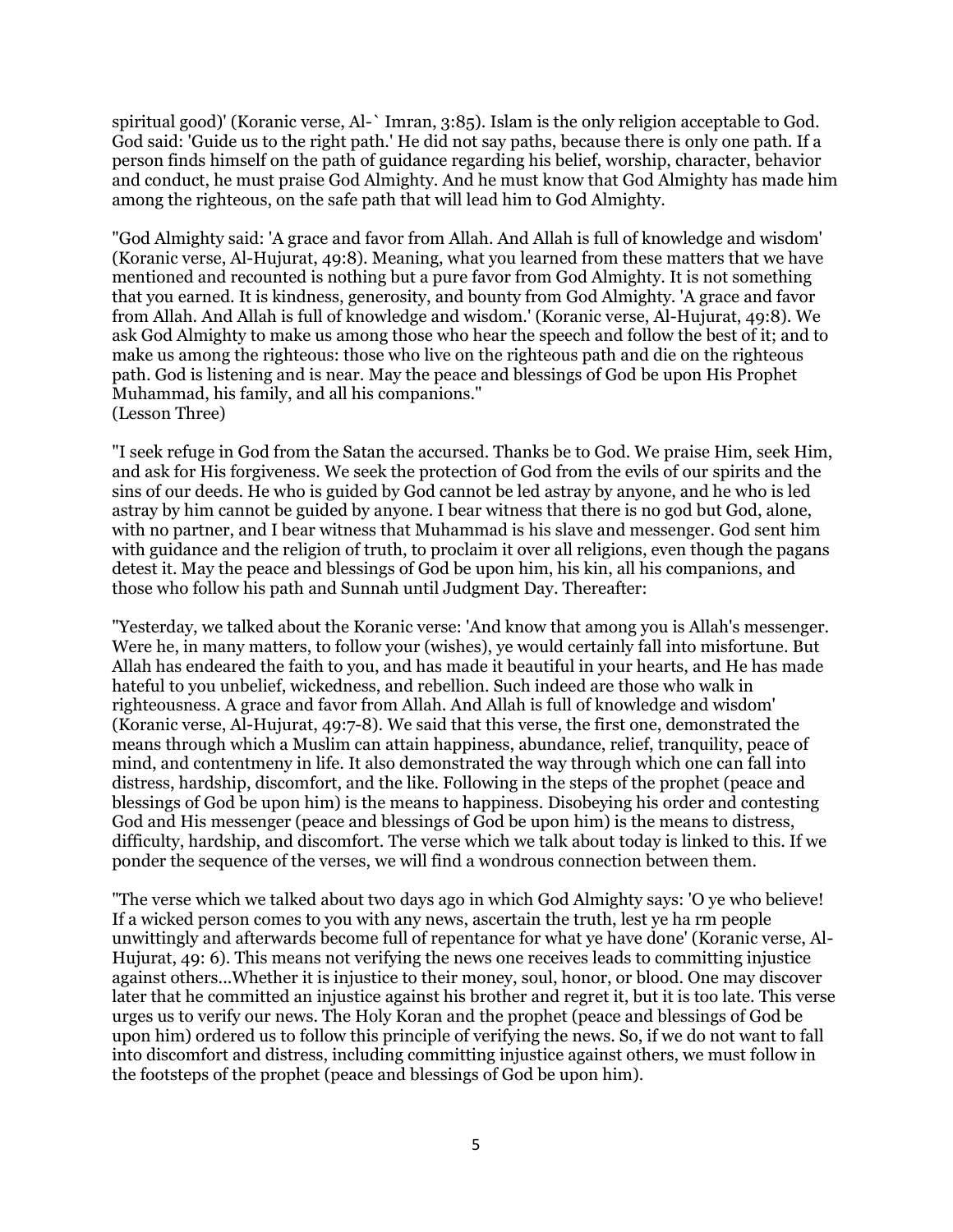"The verses which we are talking about today deal with a kind of distress. It is one of the toughest kinds of distress and discomfort between a Muslim and his Muslim brother. In other words, it is fighting and bloodshed. This fighting occurs due to disagreements, which in turn, occur due to being way from the religion of God Almighty. When the people distance themselves from the rulings of God, the Shari'ah and from adhering to the Sunnah of the prophet (peace and blessings of God be upon him), God will punish them by instilling enmity and hatred into their hearts. This is in accordance with the Koranic verse which applies to the Jews: 'But they forgot a good part of the message that was sent them, so we estranged them, with enmity and hatred between the one and the other' (Partial Koranic verse, Al-Ma'idah, 5: 14). When they forgot an order of God, God instilled enmity and hatred among them. This means that God filled their hearts with rancor and enmity as punishment for their abandonment of His rulings. This is what would happen to Muslims if they deny any of the Shari'ah rulings of God and go astray from the Sunnah of the Prophet (peace and blessings of God be upon him). No doubt that this will lead to disagreement, because there is difference in opinions, hearts, and nature of souls. If there was not a point of reference for those who have different viewpoints and everyone adheres to their opinions, this would lead to collision, which, in turn, would lead to disagreement, which would lead to fighting. The Koran deals with Muslims, rather with people, from the perspective of their situation in reality. The Koran did not leave a problem without a solution. This means that Muslims are human beings. They might be influenced by their whims. They might do something or do injustice unwittingly. These situations Muslims go through need a remedy and a Koranic cure, which is clearly demonstrated by these verse.

"God Almighty said: 'If two parties among the believers fall into a quarrel, make ye peace between them. But if one of them transgresses beyond bounds against the other, then fight ye (all) against the one that transgresses until he complies with the command of Allah. But if he complies, then make peace between them with justice and be fair, for Allah loves those who are fair (and just)' (Koranic verse, Al-Hujurat, 49: 9). This verse is the main evidence in jurisprudence when it comes to fighting the transgressors. Transgressors, as we mentioned before, are those who revolt against the Imam with an interpretation. Although this verse did not point to the Imam, the interpretation, or the like, the verse states that if two Muslim sects fight each other, we should make peace between them. If one of them transgresses beyond bounds against the other, then we should fight against the one that transgresses until he complies with the command of God. The verse did not point out the provisions mentioned in jurisprudence. That is why there is a difference between the meaning of the transgression in the terminology of jurisprudence and its meaning in colloquial language, as mentioned in the book and the Sunnah. The transgression means an absolute injustice, as it was mentioned in the aforementioned verse and other verses and Hadith. As for the transgression in the terminology of jurisprudence, which they mention in the jurisprudence books and for which they set specified provisions, it means revolting against the Imam using an interpretation. If there was a sect or a group of believers that chose one of themselves as Amir and wanted him to be Imam, then they revolted against him with swords and force, offering their own interpretation and sShari'ah evidence...Those people are called the transgressors. This verse is among the verses and Hadith, which the people of Sunnah and Jama'ah used as evidence, that he who commits a major sin is not a non-believer. It means that he is not expelled form the Muslim fold, contrary to the opinion of the Kharijites (Secessionists). This is why God Almighty called them believers, despite fighting each other, as it was mentioned in the verse.

"The prophet (peace and blessings of God be upon him) mentioned in a Hadith that cursing a Muslim is straying from the right path, and fighting him is non-belief. This is a verified Hadith...If one of the Kharijites or any one who does not connect between the proofs comes saying that merely fighting among Muslims is non-belief according the text of the Hadith of the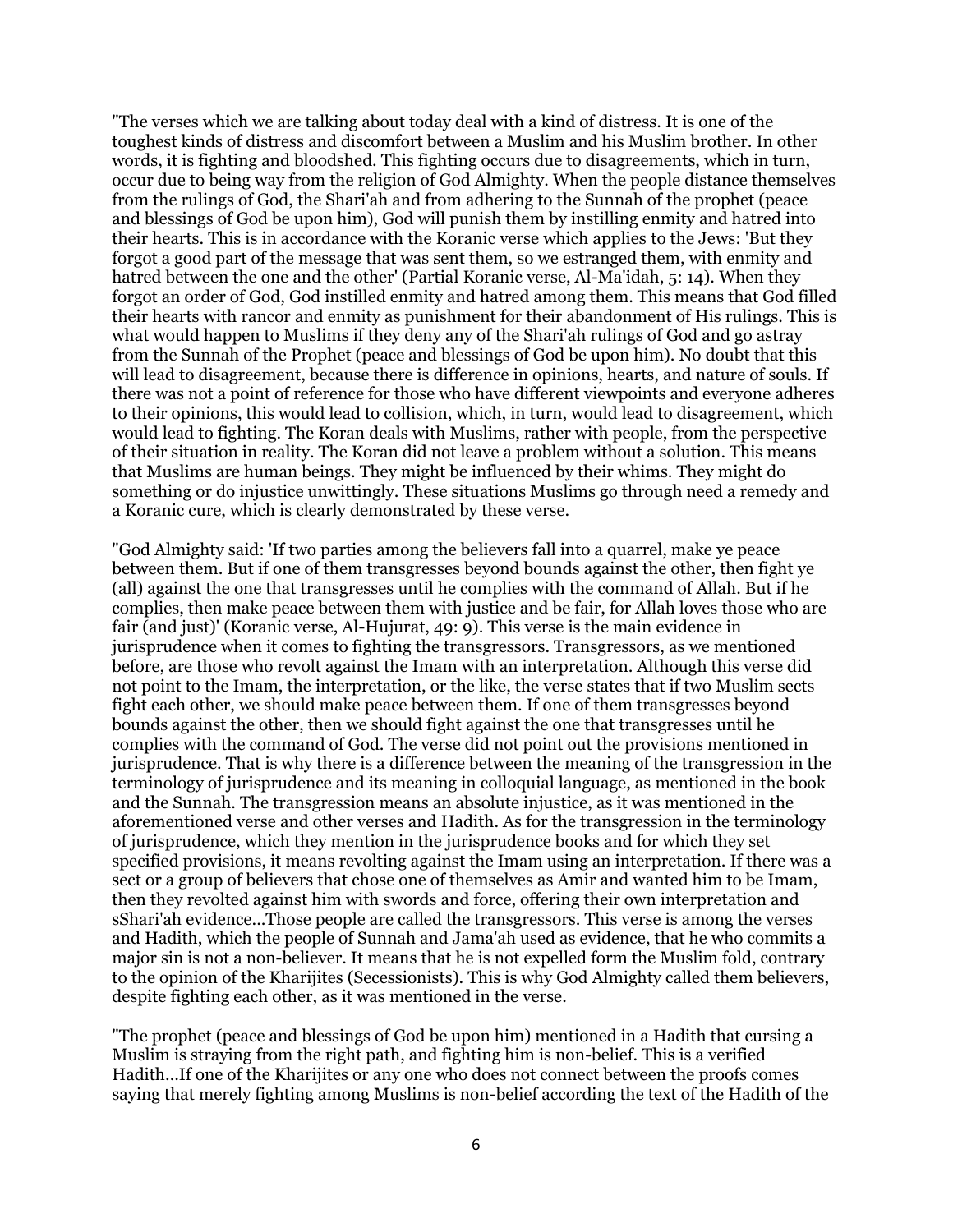prophet (peace and blessings of God be upon him). This is true, but the non-belief in this Hadith does not expel one from the Muslim fold, nor is it ana act of a non-believers. The verse explicitly points out that the two fighting sects are still believers despite their fighting. Is this clear, brothers? Then, this is the jurisprudents' definition of the transgressors. The jurisprudents mentioned several rulings when it comes to the transgressors. First, they said (and we do not want to go into details) that if there was an Imam for Muslims who is agreed upon by the influential people, that is to say, they did not disagree about him, whether this Imam was ruling Muslims across the whole world or was an Imam in a certain country and the people of this country yielded to him, recognized him, and obeyed him, then the ruling is the same in both cases. Is it clear? This is according to what was mentioned by Shaykh Muhammad Ibn-Abd-al-Wahab and Imam Al-Sana'ani. Shaykh Abd-al-Wahab was cited as quoting the consensus of the people on this issue. In other words, he who controls any of the Muslim countries is considered the grand Imam, or the Caliph who manages to take control of all Muslim countries. The ruling is clear. There are some who support this ruling, and there are others who believe that installing such an Imam is illegitmate. Let us ponder the situation of the first kind of people. If those people are not biased towards a certain party which can solely issue rulings or the like, and regard this Imam as illegitimate, and the Imam can make them abide by the Islamic provisions and take people's right from them, the Imam is not permitted to fight them whether they support his Imamate or not. Why? Because they fall under the power and tyranny of the Sultan. If he wanted to take a Muslims' rights, he could. If he wanted to make them abide by a ruling, he could. If he wanted to enforce the limits set by God on them, he could. He is not permitted to fight those people. This is first point.

"The second case is that when they are scattered among the Muslims, they talk in public and call for removing the Imam, but they do not resort to force or take sides with other parties. In this case, the Imam, or Amir may punish them with corporal punishments. He may imprison them, but he may not kill them. Why? Because they do not wage war or raise arms against the Imam. The prophet (prayers and peace be upon him) says: 'A Muslim's bloo d is immune except for three cases: a married adulterer, a life for a life, and an apostate, who abandons unanimity' (Hadith). This second type is not one of them. Is that clear?

"The third case is when they gather on one side. This is, when they are biased towards one side, apart from the rest of the Muslims, but are still under the juristiction of the ruler or the Imam. They do not wage war or raise arms against him. In this case, the Imam may appoint someone who may apply Islamic rules and judgments upon them, whether they accept this or not. But an Imam may not fight them. He may scatter them among the Muslims. He may try to find a way to stop their evil. However, he may not fight or kill them. Is it clear so far, brothers?

"Good. The fourth case is when they take a special form, raise arms, and call for disobeying the Imam and replacing him with another ruler. In this case, these people are transgressors who must be fought. There are certain conditions to consider them transgressors. These conditions require that they have to have strength, ability to fight, and power. Some (scholars) state that such a group must have a head, or an Amir. Others do not. The only common agreement is that they must be powerful and strong enough to resist the Imam's attempt to force them to do anything or to take something from them, that he deems right. This is because they have the power, strength, and arms. Is this clear, brothers? In this case, the Imam has the right to fight them. However, he must not start fighting them before he calls them to return to obedience. Why is this? This is because fighting the transgressors is to stop evil. It is not like fighting the infidels. We fight the infidels because we want to spread Islam, but we fight these (transgressors) only to stop evil. If this happens, fighting them must stop. Yes, we said first that he (the Imam) must call them back to obedience and lay down their arms. If they have a certain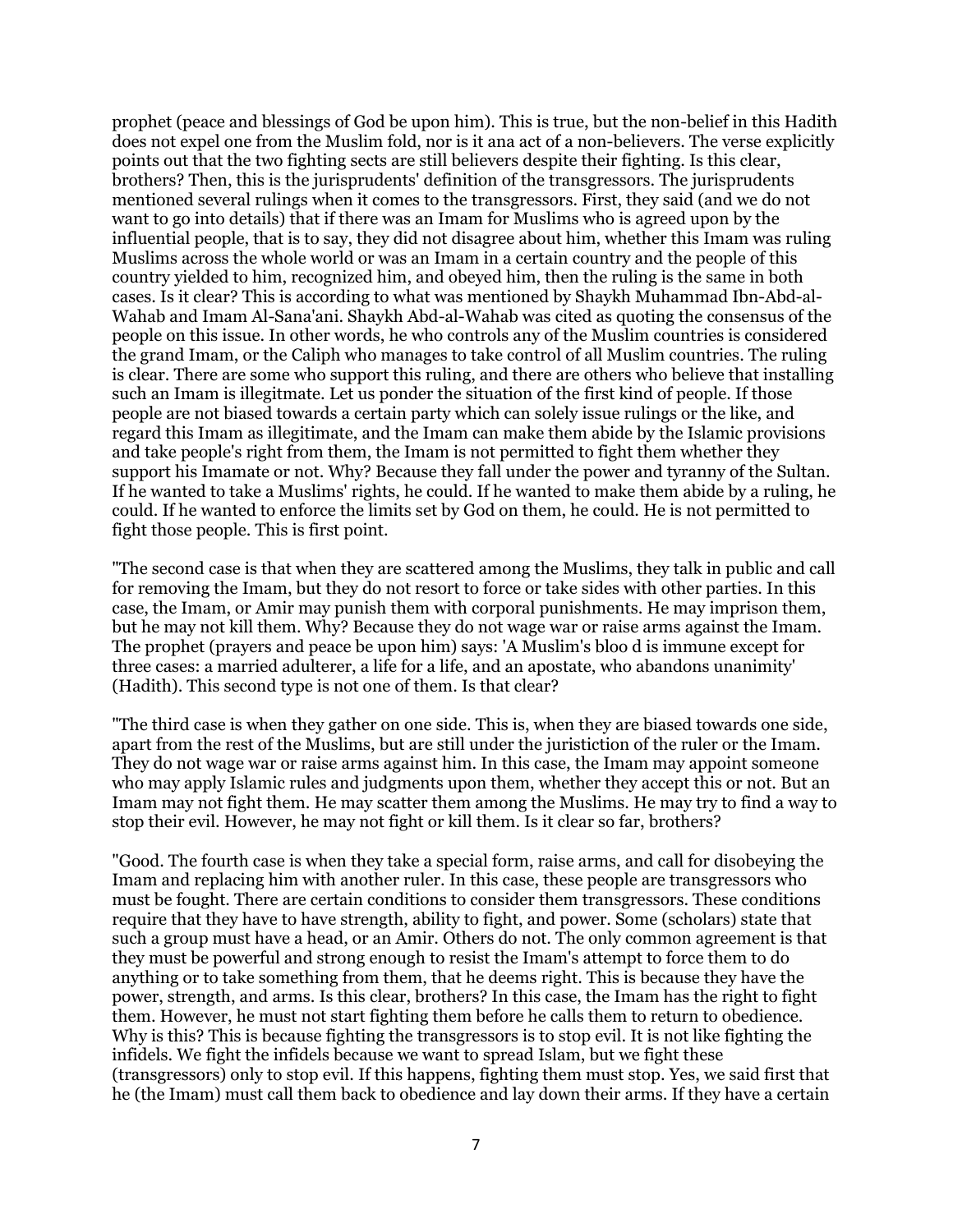claim or if they raise doubts that the Imam has made such and such mistakes, or committed acts of injustice, etc., the Imam must send someone to them to remove those doubts. If they are victims of any kind of injustice, the Imam must give them back their rights, if this will stop the fighting. After the Imam does all this for them and they insist on fighting, the Imam may take support from God and fight them. Whoever the Imam asks to go out to fight them must obey. Why? Because obedience of the Imam is compulsory, and this is one of the collective obligations. The rulings of fighting these people are different from those of fighting the infidels, apostates, and highwaymen. These kinds of people have certain rules, which include the prohibition of killing their wounded. According to the unanimous opinion (of scholars), if one of their warriors is wounded in action, no one may come and end his life, because the intention is to stop their evil, and this is already done. If any of them escapes to his people no one must chase and kill him, because his escape may be final, and he might not be returning to fight. It is also prohibited to kill their captives. If one of them falls captive in the hands of the people of the Imam, then the Imam must not kill him. This is also agreed upon by unanimous opinion. Unanimous opinion includes the creeds of the Malikis, the Shafi'is and the Hanbalis, including the Hanafis. However, they have certain rules and restrictions, but now is not the time to mention them. Is that clear? Therefore, he (the Imam) has no right to kill captives. Their women and children also must not be taken captive, because they are Muslims just like any other Muslims, even though they have committed a major sin. Their money is not to be seized, because their money is immune. Shari'ah has only legitimized their blood when necessary, but their money remains protected. For this reason, we cannot say that he whose blood is legitimate, his money is legitimate too. Shari'ah might legitimize the blood of someone, but prohibits his money. Is that clear? Their money is protected. Yes, th e Imam may hold their money until their fighting ceases and their sedition ends, but taking their money and distributing it among the Muslims is not permissible. This is unanimous."God Almighty says: 'If two parties among the believers fall into a quarrel, make ye peace between them, but if one of them transgresses beyond bounds against the other then fight ye (all) against the one that transgresses until it complies with the command of Allah. But if it complies then make peace between them with justice and be fair, for Allah loves those who are fair (and just)' (Koranic verse, Al-Hujurat, 49:9). Pay attention to what this verse implies. It mentions two fights: one before reconciliation, and one after. The first fight is informing the people of it, while the second fight is an imperative. 'If two parties among the believers fall into a quarrel' is just news, while 'if one of them transgresses beyond bounds against the other then fight' is an order. If fighting occurs between two parties of believers before reconciliation, other than that of the Imam, before two parties fight for any purpose, either for an earthly benefit or because of any doubt, we should not take part in the fight, because this is a kind of sedition. If we see signs of preparation for fighting between the two parties, it is then a duty for the Imam to try to reconcile them. Each party believes to be right. We are not to take part in this fight, but to try to reconcile both parties. If we attempt to reconcile them and fail to do so, and we discover who the transgressing party is and who the victim is, then we may fight on the side of the victimized party, following the Hadith of the prophet that says: 'Support your brother, transgressor, or victim' (Hadith). The most important commandment that we have in such a conflict between Muslims is to try reconciliation. So, these are the stages of dealing with the fighting. This fighting does not mean that either of them is a believer. The prophet (prayers and peace of God be upon him) was standing on the pulpit, giving a speech, when his grandson, Al-Hasan -Bin-Ali was on his side. The prophet (prayers and peace of God be upon him) kept looking at him, and then at the people, and said: 'This son of mine is a master, and God may use him to reconcile two great parties of the believers. It happened later, as the prophet (prayers and peace of God be upon him) said, for God helped Al-Hasan to reconcile the people of the Levant and Iraq. What is meant here is that the prophet (prayers and peace of God be upon him) called those two parties 'believers.' I mean the part of the Levant under Mu'awiyah (Bin-Abi-Sufyan) (may God be pleased with him) and that of Iraq under Ali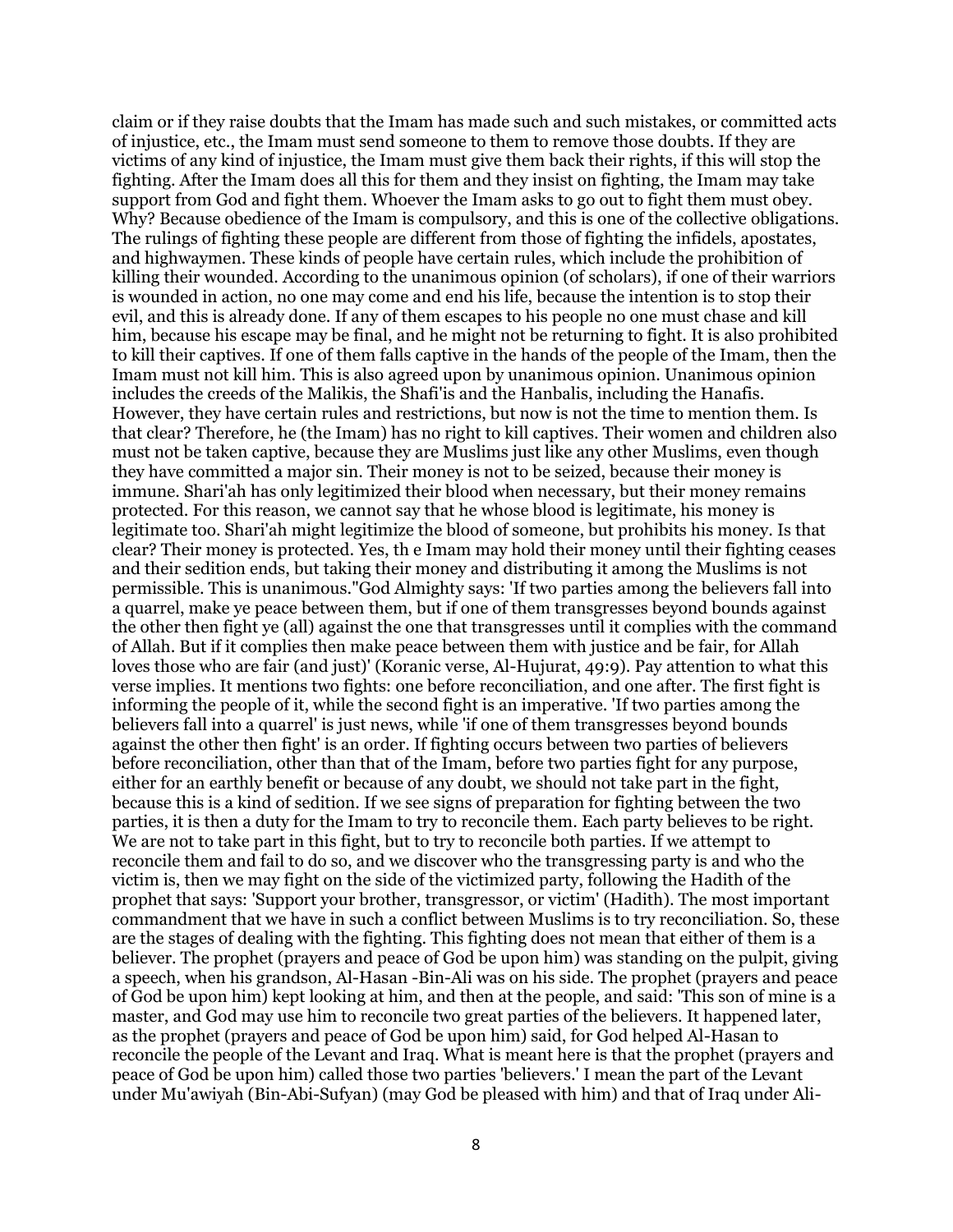Bin-Abi-Talib, (may God be pleased with him). It was Al-Hasan who fixed the matter when he reconciled to Mu'awiyah (may God be pleased with them all). God says: "If two parties among the believers fall into a quarrel, make ye peace between them.' Meaning, aim to remove the causes of fighting, because they are brothers and believers as God says. Reconciling brothers of faith has a very great reward from God. God Almighty says: 'In most of their secret talks there is no good, but if one exhorts to a deed of charity or justice or conciliation between men, (secrecy is permissible). To him who does this, seeking the good pleasure of Allah, we shall soon give a reward of the highest (value)' (Koranic verse, Al-Ma'idah, 4:114).

"A Muslim must try to know the causes of conflict between Muslims, and try to eliminate those causes and reconcile the Muslims. Man may try to reconcile between people out of pride or hypocrisy, but the one who does this only top please God will get a great reward from God, as mentioned in the above Koranic verse. Inciting sedition among the Muslims and urging them to fight against one another is a great sin, which has a great punishment from God Almighty. The prophet (prayers and peace of God be upon him) says: 'Beware of inciting sedition, because it shaves not hair, but religion.' Corrupting Muslim hearts leads to all kinds of conflict and sedition between Muslims. This is why the prophet (prayers and peace of God be upon him) likened it to 'shaving the religion.' This is enough for today, and tomorrow we will continue, God willing". (Lesson Four)

"I seek refuge in God from the Satan the accursed. Thanks be to God. We praise Him, seek Him, and ask for His forgiveness. We seek the protection of God from the evils of our spirits and the sins of our deeds. He who is guided by God cannot be led astray by anyone, and he who is led astray by him cannot be guided by anyone. I bear witness that there is no god but God, alone, with no partner, and I bear witness that Muhammad is his slave and messenger. God has sent him with guidance and the religion of truth, to proclaim it over all religions, even though the pagans detest it. May the peace and blessings of God be upon him, his kin, all his companions, and those who follow his path and Sunnah until Judgment Day. Thereafter:

"We have previously talked about and dealt with God's saying: 'If two parties among the believers fall into a quarrel, make ye peace between them, but if one of them transgresses beyond bounds against the other, then fight ye (all) against the one that transgresses until it complies with the command of Allah. But if it complies, then make peace between them with justice and be fair, for Allah loves those who are fair (and just)' (Koranic verse, Al-Hujurat, 49:9). We have said that this Koranic verse is axis of legitimizing the fights against the aggressors, even if the verse has not actually pointed out the definition of transgressors, as scholars of religious law think. In addition, this verse has not dealt with the details of rulings about them and the rulings of fighting against them, which pertain to shedding their blood, money, women, and sons, as well. But this is taken from the total of evidence which is included in the statement on the inviolability of Muslims and on glorifying such inviolability. It is also taken from the history of companions of Prophet Muhammad (may God be pleased with them) pertaining to fights which occurred among them.

"We have said that jurisprudents identify a transgressor as one who revolts against the just Imam. We have said that according to rulings about transgressors in general, they are fought in order to fend off their evil. Such fighting does not intend to kill them. Thus, some scholars have said that there are nine or ten differences between killing the transgressors and killing infidels and apostates. Among these differences we have mentioned is that the infidels are intentionally sought out to be killed, whether they are already infidels or are apostates. As for the transgressors, they are fought in order to fend off evil and to put an end to the harm that would occur because of their transgressions. Among these differences (also) is that the infidels are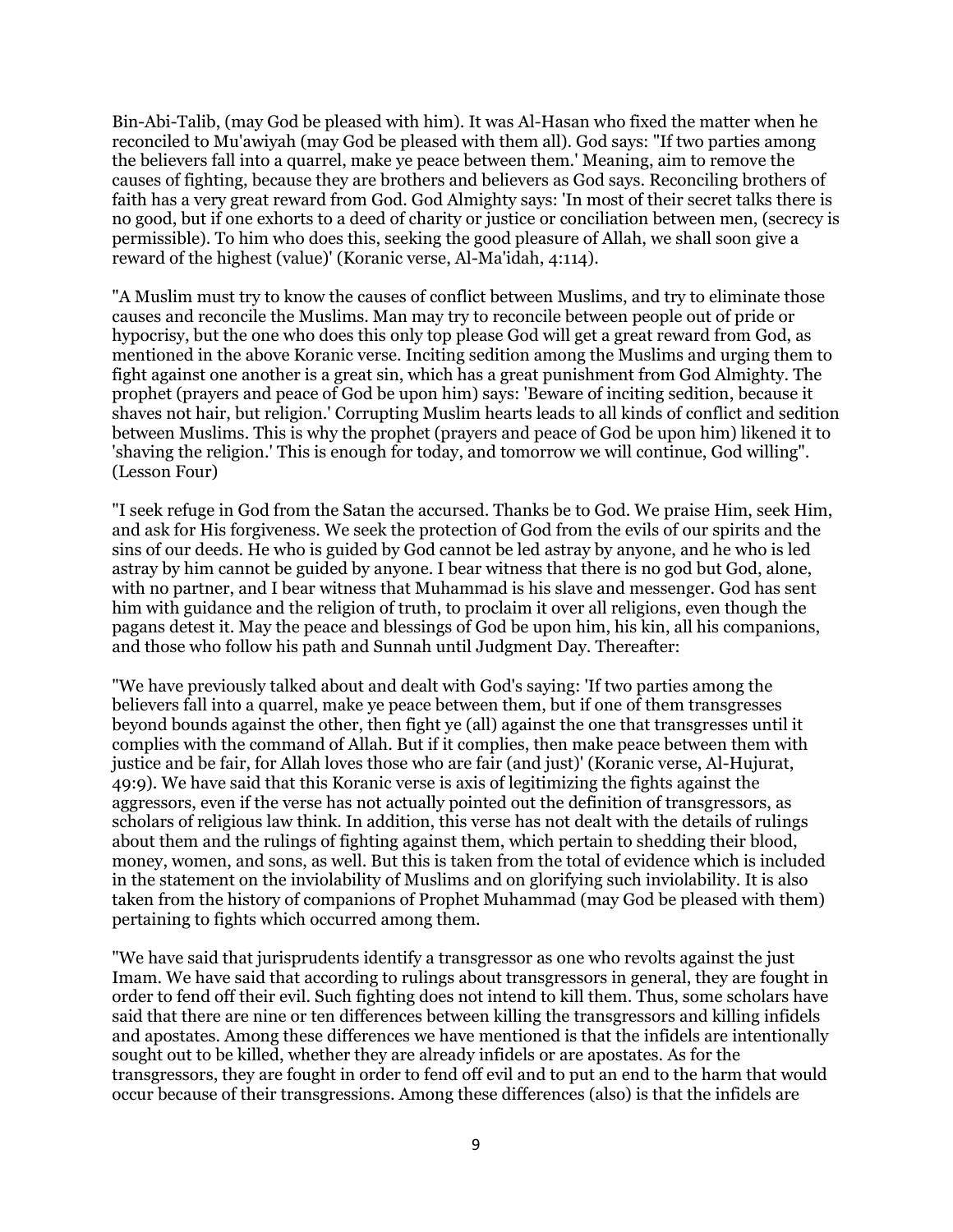fought by attacking them face-to-face and turning back in retreat. As for the transgressors, they are no t fought when th ey turn back in retreat. In other words, they are not fought when they flee from battlefield. Among these differences (also) is that wounded people among the infidels are finished off. As for the transgressors, their wounded people are not finished off. In addition, among these differences (also) is that prisoners among the infidels are killed, while the majority of scholars say that the truth is that killing prisoners among transgressors is not permitted. Moreover, among these differences is that taking women belonging to the infidels as captives is permissible. As for the transgressors, they are Muslims and their women are Muslims. Therefore, taking their women and their children as captives is not permitted. Among these differences is that money belonging to the infidels are divided and seized. As for the transgressors, dividing their money is not allowed because it is money belonging to Muslims, for the money of a pious Muslim is sacrosant. Therefore, this rule only applies to the money belonging to the transgressors. In brief, these are the differences between fighting against the transgressors and fighting the infidels, whether they are apostates or already infidels.

"As for this Koranic verse which we are discussing, in which God Almighty says: 'If two parties among the believers fall into a quarrel,' this verse applies to any fighting between two parties among the Muslims. As we know, the motives of the fighting among Muslims are many. The motives might be religious. This means that there might be a party, including highwaymen, who are doing mischief in the land, and who are encroaching upon the bloods of people, and who are stealing their money. For this reason, fighting against those people is legal, because it is something commanded by the Shari'ah. The motive of fighting might pertain to a worldly thing, fights among tribes and the fight among two parties of believers. This fight is forbidden, and the killer and person who is killed in such a fight will go to the Hell. This is something included in the saying of the Prophet Muhammad (prayers and peace of God be upon him): 'If two Muslims encounter each other using their swords, the killer and the person who is killed will go to the Hell' (Hadith). This is because their fighting is related to a worldly matter. The third point is that the fighting can occur between two parties among the Muslims over an ambiguous right. In other words, a reformer and liar cannot be differentiated. The people who are rightful and unjust and those who are unjustly treated cannot be identified. This is within the context of ambiguous right. Each party among them alleges that Truth is on their side and that they are in the right. As for those people, fighting among them is prohibited. Some of those people might be excused on the basis of their interpretation and allegation about right.

"So, there are various reasons behind the eruption of fighting among the Muslims. This Koranic verse is about the fighting which occurs over something illegitimate. I mean that fighting can occur over a worldly matter or over something ambiguous, whose right is neither evident nor clear. In this context, God Almighty says: 'If two parties among the believers fall into a quarrel, make ye peace between them.' He has ordered other Muslims to endeavor to make peace these two parties. Making peace should be through explaining who is the rightful man and who is the unjust man. Making peace occurs when one of the two parties concedes. Otherwise, if each party inflexibly cling to its right, reconciliation cannot be achieved. To prove this point, when fighting occurs among two parties of the Muslims, the duty imposed on the Muslims is to endeavor and do their utmost efforts toward making peace among these parties and to halt the fighting. This reconciliation, as we have previously mentioned, has the great reward granted by God Almighty. The Prophet Muhammad (prayers and peace of God be upon him) says: 'I would like to let you know that the fact that an act whose rank is greater th an fasting, performing prayers, and paying alms is making peace among people' (Hadith).

"God Almighty says: 'In most of their secret talks there is no good, but if one exhorts to a deed of charity or justice or conciliation between men, (secrecy is permissible).' Therefore, Shari'ah is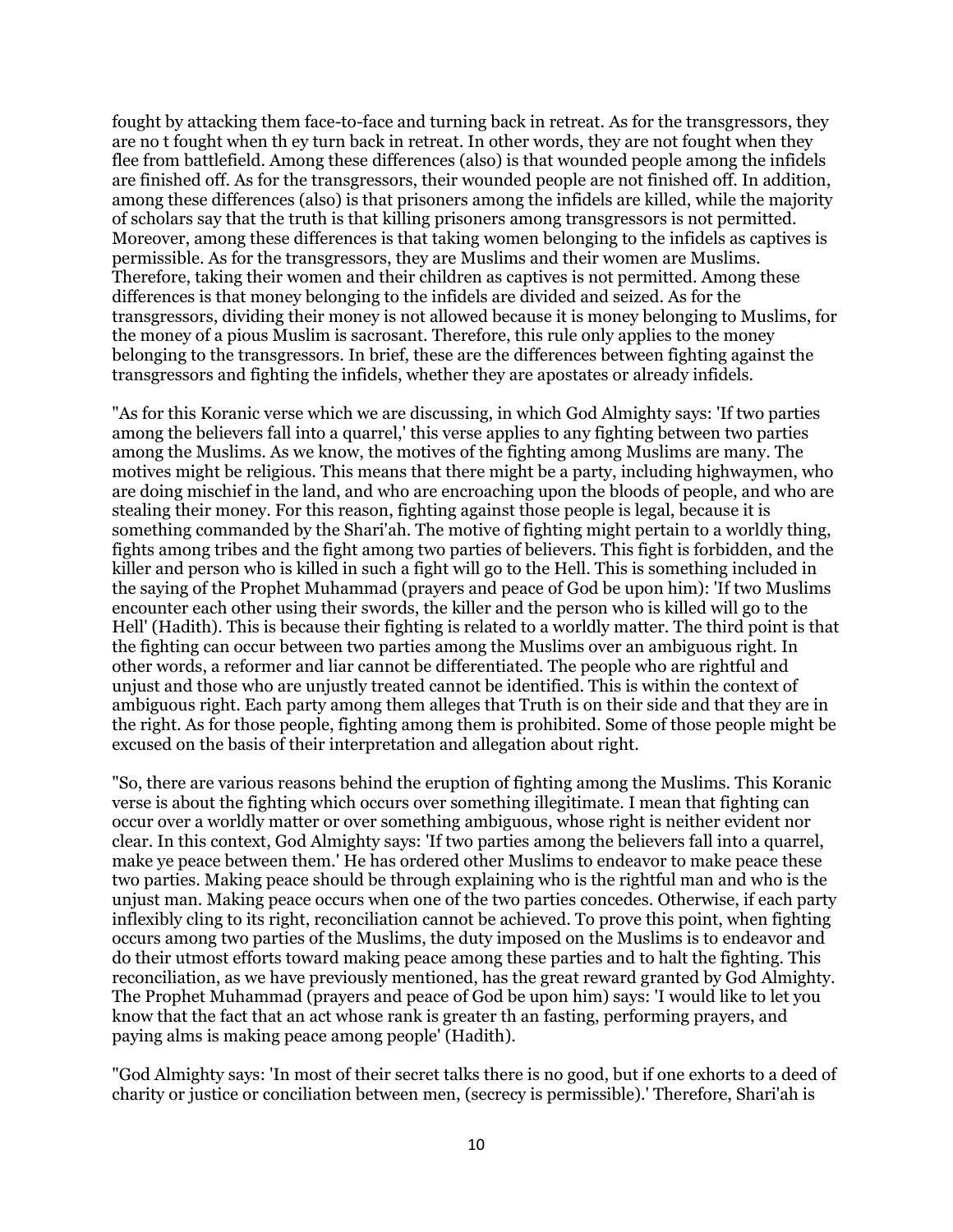always keen to make peace, even to make peace when dealing with private problems occurring between a man and his family. It urges for making peace. 'If a wife fears cruelty or desertion on her husband's part, there is no blame on them if they arrange an amicable settlement between themselves, and such settlement is best' (Partial Koranic verse, Al-Nisa, 4:32). Therefore reconciliation is something good and required. The Shari'ah urges for and encourages it. Muslims are required to seek ways to defuse the war between two parties of believers. So, this is the first issue and the first phase by which the Muslims should perform their duty. This issue is about seeking to halt the fighting and make peace in order to put an end to the reason that agitated and led to the fighting.

"God Almighty says: 'If two parties among the believers fall into a quarrel, make ye peace between them, but if one of them transgresses beyond bounds against the other then fight ye.' Scholars explain the transgression which occurs in this context by saying: 'Either the transgression is when one of the parties does not comply with reconciliation, meaning, this comes after people make endeavors to make reconciliation and one of the parties accepts and says that it is ready for reconciliation and making concessions about part of its part. Nevertheless, one of the two parties continues the fight and does not comply with the demands of peace mediators. Therefore, this is the transgression. In other words, the transgression is the refusal to stop fighting when another party has does so. Is it clear? Some of the scholars explained the transgression by saying that (it occurs) after peace is achieved and the fighting is halted. One of the two parties carries out transgression against the other and resumes the fight. This transgression takes place after reaching reconciliation. Is it clear? Regarding this, God Almighty says: 'But if one of them transgresses beyond...' Meaning, that the party continues its transgression and continues its noncompliance with reconciliation, with the presence of its reason. Or the expression 'one of them transgresses...' Which means that a party is in breach of the reconciliation and resumes the fight against another party after all agrees on the reconciliation. 'But if one of them transgresses beyond bounds against the other then fight ye (all) against the one that transgresses.' The second phase is fighting against the group of transgressors whose injustice has become evident, as well as when it becomes clear that this party wants to fight and to shed the blood of Muslims, although its injustice is clear, when it does not comply with the reconciliation or when it is in breach of this reconciliation. Have you got this point my brothers?

"'Fight ye (all) against the one that transgresses.' You can see that in the first phase, God has ordered the Muslims to seek to halt the fighting. In this context, He has ordered us to fight and engage in the fight. Why? Because there are diseases and corruption that can only be resolved through fighting. I mean that as for this party, people endeavor toward making reconciliation, while another party makes concessions, and a person who is rightful becomes clear. Nevertheless, this party is transgressing against and shedding the blood of the Muslims. It has become hard to find a solution with this sect, and there is no way to stop its evil except by fighting it, as the Shari'ah says. Here, Muslims either to have an Imam who takes care of them, so it is necessary to fight with the Imam against the transgressor sect; or that such fighting takes place in a time during which Muslims do not have an Imam. This happens a lot. Muslims now do not have an Imam. Fighting among Mu slim sects and Muslim parties occurs a lot. In such cases, scholars say that people of knowledge, reason, and wisdom who people respect and appreciate should seek to make peace between them. Why make it a condition that people of knowledge should play that role? Because the issue needs clarification regarding who is the oppressor and who is the oppressed, and this requires wisdom and knowledge. Merely entering into reconciliation is not something that God Almighty desires. Therefore, scholars have said that if there is no Imam for Muslims then the majority, meaning the influential people or those rulers or authority figures that people follow and obey, should endeavor to achieve reconciliation and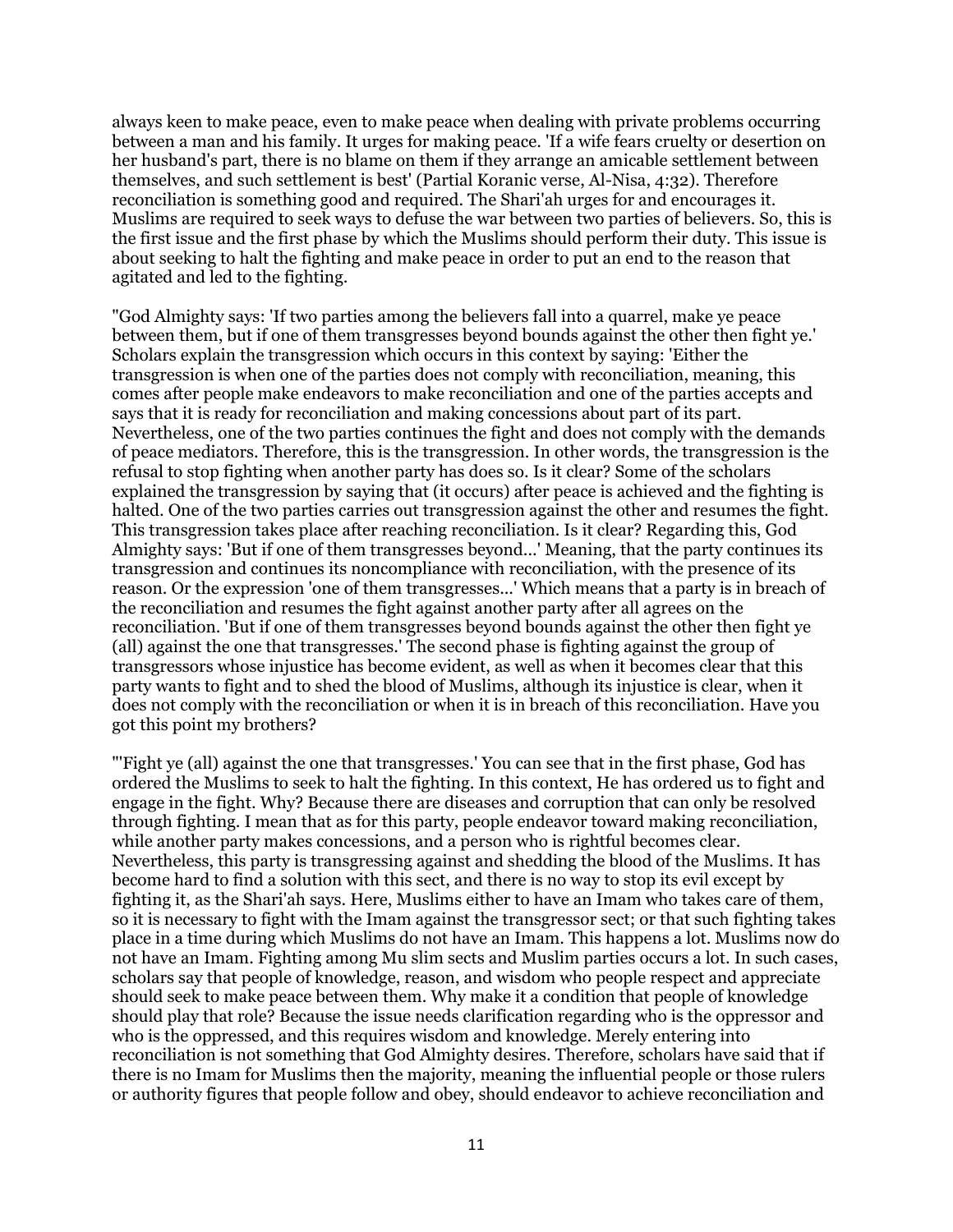halt the fighting. After that, if it appears that there is a transgressor sect and the scholars judge so, then is permissible to fight them. Is that clear, brothers? Why? In order to halt their evil.

"God Almighty says: 'But if one of them transgresses beyond bounds against the other, then fight ye (all) against the one of them transgresses until it complies with the command of Allah' (Partial Koranic verse, Al Hujurat, 49:9). 'Until it complies with the command of Allah...' Meaning, until it comes back through God's judgment. What is meant by 'command of God,' as the scholars said, is God's judgment in general, or to come back to reconciliation in particular. It is either the reconciliation which it violated in the first place, or it is the reconciliation which it refused to obey at the start. Is it clear? If it complies, then the issue is over...Which means that if that sect says: 'I surrender, I comply to reconciliation, and I accept God's ruling,' then make peace and reconciliation between them in justice. After that, you must seek peace between these two sects. However, such peace must be in justice and without prejudice or bias, but according to the Shari'ah rulings of God Almighty. 'But if it complies then make peace between them with justice and be fair, for Allah loves those who are fair (and just)' (Partial Koranic verse, Al Hujurat, 49:9)...Which means to be just in reconciliation because God likes those who make justice. This is a great privilege, because the objective of the people of justice is to attain the love of God.

"God Almighty shows us the cause or the reason which encourages Muslims to make peace and reconciliation. e says: 'The believers are but a single brotherhood, so make peace and reconciliation between your two (contending) brothers and fear Allah, that ye may receive mercy' (Koranic verse, Al Hujurat, 49:10). How can there be fighting and bloodshed between two brothers? This one is a Muslim and that one is a Muslim too. They are joined under one religion, one creed, one Shari'ah, and one judgment. In the first place, people of one creed must be as one strong building where each stone holds up the next. They must not be hostile or dispute with each other. They must not fight and kill each other. This is a contradiction of Shari'ah. God says: 'The believers are but a single brotherhood' (Partial Koranic verse, Al Hujurat, 49: 10). A believer is the brother of the believer. The Muslim is the brother of the Muslim wherever they are...Whether in your home country or not, near or far, rich or poor, sinner or righteous. As long this person still worships God Almighty, then there must be a link of brotherhood in faith. Yes, such a link becomes both weak and strong. If this person is pious and righteous, then we give him our loyalty, brotherhood, and love relative to the amount of faith, piety, and righteousness that he has. On the other hand, if his faith weakens and he commits sins, then our love and our brotherhood for him decreases relative to his disobedience to God's rulings. As for the complete severance of the link of brotherhood, this must not be between a Muslim and another Muslim. For this reason, this is the link which God Almighty desires between people. It is the link of faith. Those who now want to replace this link with other links, like those of nationalism, patriotism, or common interests, are the people who as God Almighty says: 'Exchange the better for the worse' (Partial Koranic verse, Al-Baqarrah, 2:61).

"God Almighty made for us one link, from which people will benefit on the Day of Judgment, for He says: 'Friends on that day will be foes, one to another, except the righteous' (Koranic verse, Al-Zukhruf, 43:67). If one's company and brotherhood with someone else is for the sake of worldly affairs, or for ethnic, patriotic, or national interests, then he will be an enemy to him on the Day of Judgment. He does not only part from him, but he will also be his enemy on that day. Indeed, the link through which we strengthen, fortify, maintain, defend, and make friends and enemies, is the link of the brotherhood of faith. Muslims are brothers. As God Almighty says, there is no brotherhood except between believers. The Prophet Muhammad (prayers and peace be upon him, his household, and companions) has mentioned this in many Hadiths: 'A believer to the believer is like one intact building' (Hadith). 'A Muslim is a brother to the Muslim: He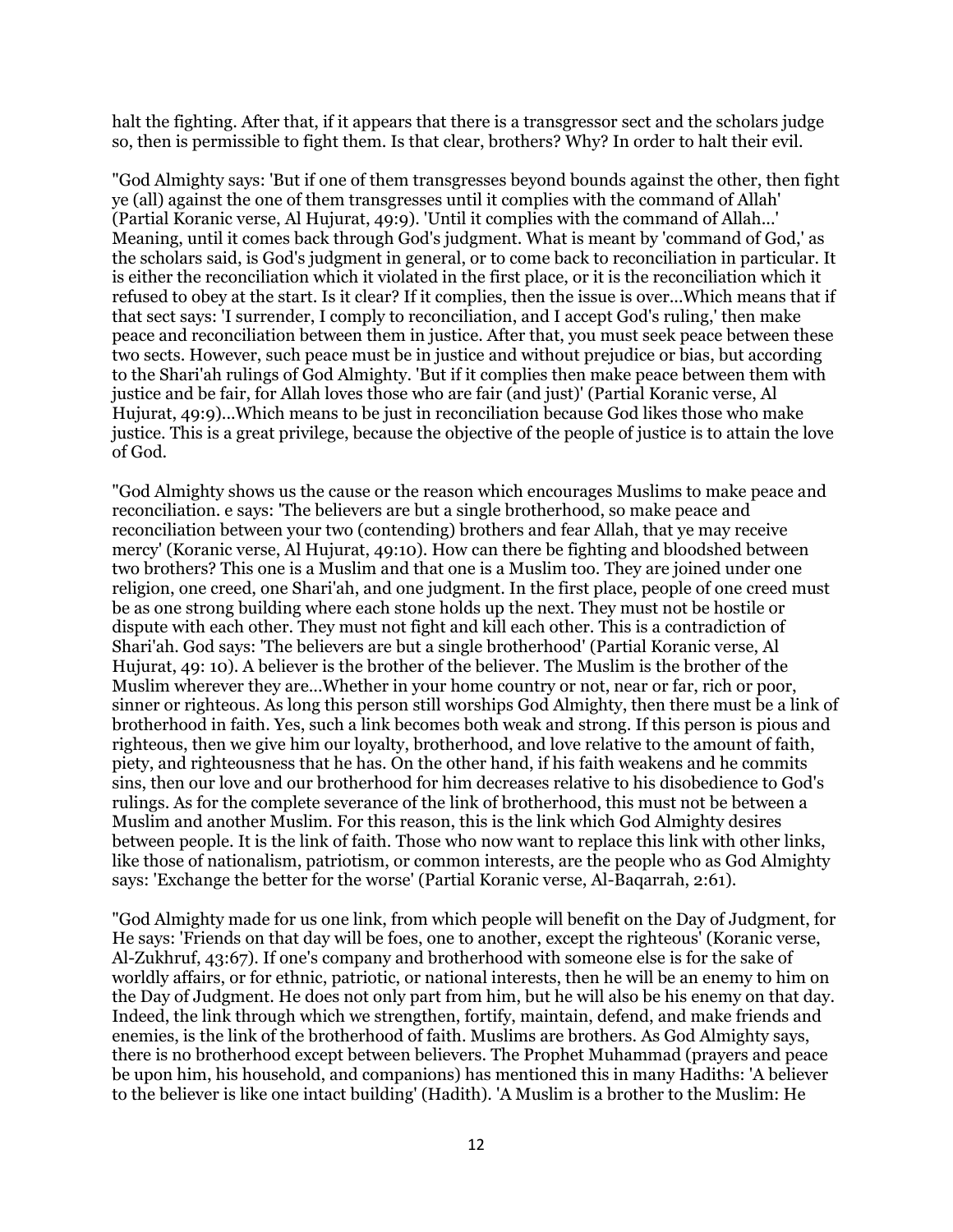does not make injustice to him, does not disappoint him, and does not scorn or mock him' (Hadith). Therefore, this is the ideal relationship between a Muslim with his Muslim brother. Yes, there may be some hatred or disputes between them. However, the link of brotherhood remains intact. A Muslim must not treat his brother Muslim as he treats an infidel. For this reason, the Prophet Muhammad (prayers and peace be upon him) likened the fighting between a Muslim and his Muslim brother to apostasy, because such an act is that of non-believers between themselves. They do not have links between themselves, as the Prophet Muhammad (prayers and peace be upon him) said: 'Do not go back after me and be infidels, killing each other' (Hadith). He also said: 'Insulting a Muslim is a big sin, and fighting him is atheism' (Hadith). Therefore, this is the great link which we have to strengthen and maintain so as to gain God's mercy. God says that believers are brothers, so how can fighting, killing, bloodshed, and transgressions take place between them because of worldly affairs? We must make peace between our brothers. The fighting parties must know that they are brothers. The peace makers must know that they must seek reconciliation among their brothers, because God Almighty ordered us to make peace between our brothers. God talks about Muslim brothers like one body...One person and one group. Matters between brothers must be like affairs between brothers in one house. We know that if there is some dispute between brothers, there will be peacemakers. We must fear God Almighty and not take sides with one party against the other. Making peace must be with justice and fairness. The mercy of God can only be attained by piety and righteousness, brotherhood and communication. Tomorrow, I will talk about the other verse, because they are connected to each other. I did not want to spend so much time on these two verses, but I pray to God to reward you with goodness." (Lesson Five)

"I seek refuge in God from the Satan the accursed. Thanks be to God. We praise Him, seek Him, and ask for His forgiveness. We seek the protection of God from the evils of our spirits and the sins of our deeds. He who is guided by God cannot be led astray by anyone, and he who is led astray by him cannot be guided by anyone. I bear witness that there is no god but God, alone, with no partner, and I bear witness that Muhammad is his slave and messenger. God has sent him with guidance and the religion of truth, to proclaim it over all religions, even though the pagans detest it. May the peace and blessings of God be upon him, his kin, all his companions, and those who follow his path and Sunnah until Judgment Day. Thereafter:

"Yesterday we talked about the verse that deals with reconciliation among Muslim communities. We have clarified that God Almighty has stated the general rule that unites the believers, which is the broth erhood of faith. Muslims should maintain, strengthen, and search for reasons to support this bond. They should reject everything that might make it weak, powerless, and lead to its fragmentation. God Almighty said: 'The believers are but a single brotherhood, so make peace and reconciliation between your two (contending) brothers and fear Allah, that ye may receive mercy' (Koranic verse, Al-Hujurat, 49:10). They are brothers whether they are in a state of forgiveness or a state of hostility, and despite the grudges or hatred in their hearts. They are still brothers united by a single creed and a single religion. Thus, this is the bond upon which a relationship between a human being and his believing brother is established...Whether that believer is near or far, whether he is honest or lowly, whether he is black or white, whether he is rich or poor...He is a believer who has a right to the brotherhood in faith. 'The believers are but a single brotherhood, so make peace and reconciliation between your two (contending) brothers and fear Allah, that ye may receive .ercy.' (Koranic verse, Al-Hujurat, 49:10).

"After these verses, God Almighty said, rather, He prohibited grave illnesses if a Muslim community is affected by them and if they spread them among its individuals. It would undoubtedly lead to that great illness and that bad result, which we had previously mentioned,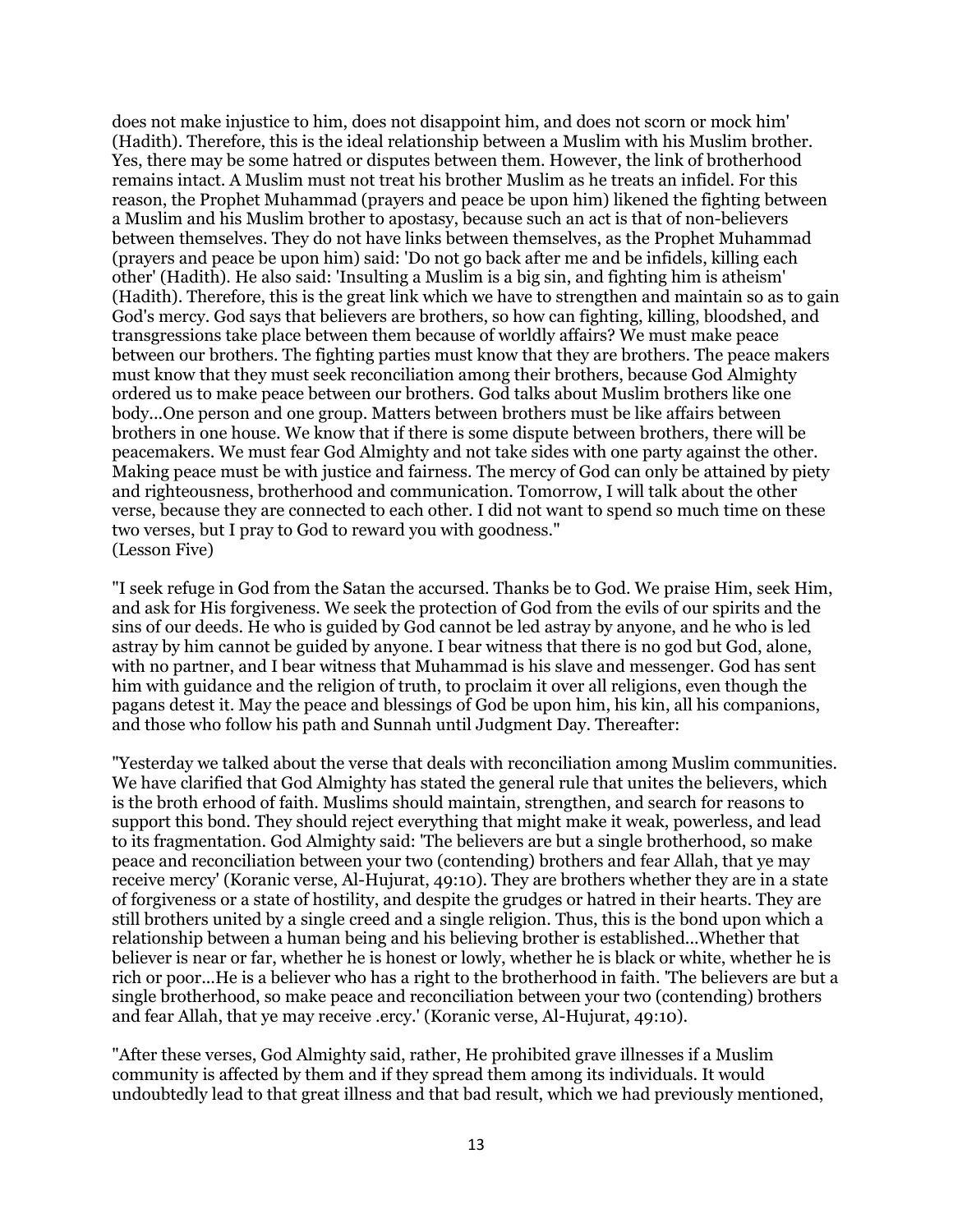which is fighting between the believers. God Almighty said: 'O ye who believe! Let not some men among you laugh at others. It may be that the (latter) are better than the (former). Nor let some women laugh at others. It may be that the (latter are better than the (former). Nor defame nor be sarcastic to each other, nor call each other by (offensive) nicknames. Ill-seeming is a name connoting wickedness, (to be used of one) after he has believed. And those who do not desist are (indeed) doing wrong' (Koranic verse, Al-Hujurat, 49: 11).

"God Almighty described the believers with this attribute, which has requirements and requisites which they must achieve by their deeds; which are obedience to God Almighty and avoiding what God has prohibited. Among what God Almighty has prohibited to the believers, if they were truly believers, and which they should abide by, is mocking each other. Mockery is ridiculing others, and it is scorn and contempt to them. God Almighty said: 'O ye who believe! Let not some men among you laugh at others' (Koranic verse, Al-Hujurat, 49:11)...Which means no group should ridicule another group, and no group should scorn another group. This ridicule, whether it be by words or deeds or by gestures or all that points to an incompleteness of your Muslim brother or all that points to your contempt of your Muslim brother... All of this is prohibited by the words of God Almighty. Otherwise, this Muslim who you ridicule and scorn and think you are better than, he might be better than you (in the eyes of) God Almighty. Therefore, God Almighty said: 'It may be that the (latter) are better than the (former)' (Koranic verse, Al-Hujurat, 49:11), for true goodness is the status a worshipper to God Almighty. You might see this person as poor, weak, and perhaps disobeying God Almighty. You might see him as ugly and lowly in his honor, therefore you scorn him and think you are better than him. The status of such a person who fears and loves God Almighty is much more than you think. We give an example from the Sunnah of the prophet (prayers and peace be upon him) and we are talking about scorning a Muslim...Meaning, if a person commits a sin, that should not be a reason for another Muslim to scorn him and be arrogant with him. There was a companion who joked with the prophet (prayers and peace be upon him) and he was known for joking a lot and making the prophet laugh. This companion used to drink a lot of alcohol. He would drink alcohol and then the Shari'ah punishment of flogging would be applied upon him. He would return to drinking and he would be flogged again. One time he was brought while he was drunk and the prophet (prayers and peace be upon him) ordered the companions to implement the Shari'ah punishment upon him. One of the companions said: 'O Allah, curse him! How frequently he has been brought (to the prophet on such a charge)!' The prophet said: 'Do not curse him, for by Allah, I know he loves Allah and His apostle' (Hadith). Observe: A man who drinks alcohol and continues drinking alcohol...A companion curses that man out of zealousness for God, but the prophet (prayers and peace be upon him) tells the companion about something in that person's heart which God Almighty revealed to the prophet and the companion did not know: the man's love for God Almighty and for His messenger. All of this love prevented him from being cursed. You might see a person who disobeys God's orders, and you might be overcome by zealousness and say some words. What is harsher is your contempt for that Muslim. Contempt is different from renouncing...Meaning, you renounce this disobedient person and you warn of him and point out his disobedience to God and you abandon him if there is a need, but this is according to the standards of Shari'ah, its origins and ethics...But being in contempt of him is something else. Why? Because as we stated yesterday, to us, the faith of a person is words and deeds, which include the obvious deeds and the deeds of the heart. The real distinction between worshippers is according to what is in their hearts: love for God Almighty, fear of Him, observing and praising Him, depending on Him and being ashamed before God Almighty. These deeds are in the hearts and are not known to you or others. You might scorn someone according to what appears to you to be his obvious disobedience of the orders of God Almighty, but the deeds of the heart of that person are unknown to you.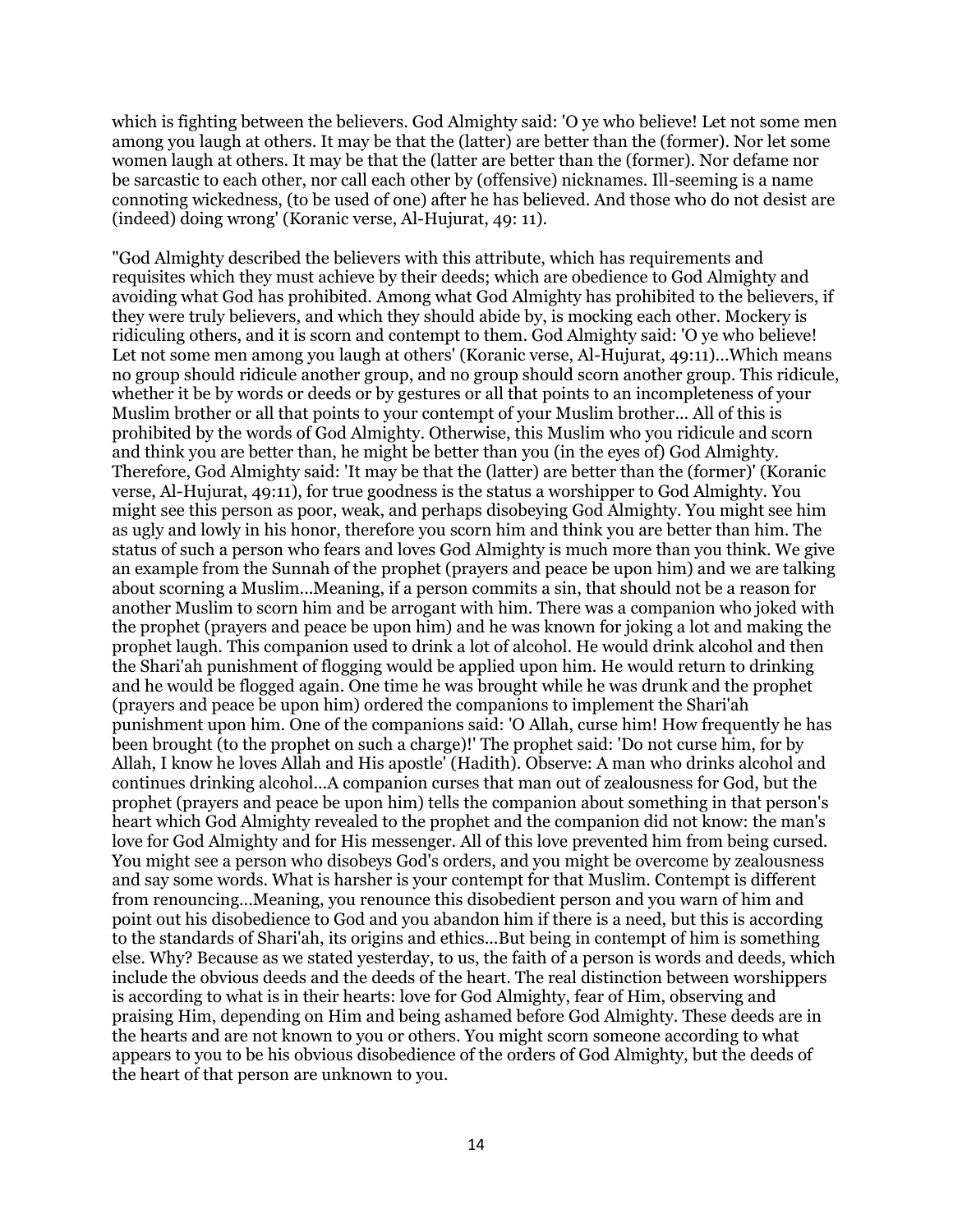"Therefore, we should be careful not to scorn others. How can you, if this scorn and disrespect is based on a worldly event and not because of zealousness for God Almighty? Meaning, a person who scorns another person because he is ugly, or his clothes are dirty, or he is poor, or he is uneducated, or because he comes from a poor family. All these characteristics have no value in God Almighty's evaluation of you. Each person must know his own value. Your ridicule and scorn of your Muslim brother is a disgrace to you. Why? Because you have committed an awful deed in the religion of God Almighty, for this person might be among those who repented, while at the same time, you are disobeying God by scorning him and you have lowered your status. God Almighty said: 'O ye who believe! Let not some men among you laugh at others' (Koranic verse, Al-Hujurat, 49: 11)...Other sects should not laugh at others, and a man should not laugh at another man, why? Because they might be better than them. Meaning, maybe those people they laugh at are better than those who laughed at them, and are better to God Almighty. This is a matter that no one knows of except God Almighty, the most knowledgeable of all that is hidden. 'Nor let some women laugh at others. It may be that the (latter are better than the (former)' (Koranic verse, Al-Hujurat, 49:11)...Meaning, women should not laugh at other women. The scholars said that the word 'Qaum' (people) includes men and women. This is according to some of the people of linguistics who stated that this is according to the customs of Islamic law. When God addressed the believers and said: 'O ye who believe!' it included men and women, just like any Shari'ah obligation. Although, God in this verse, mentioned women separately. Why? Because women ridicule each other more than men do. God Almighty mentioned them because of the widespread scorn and ridicule among them. Here, God Almighty said: 'Nor let some women laugh at others' (Koranic verse, Al-Hujurat, 49:11)...Meaning, women should not laugh at each other, whether because of beauty, wealth, honor, family status, or for any other reason. Why? For one reason: 'The latter are better than the (former)' (Koranic verse, Al-Hujurat, 49:11). Here, and in the chapter on backbiting, some of the interpreters stated that Aisha (may God be pleased with her) said to the prophet (prayers and peace be upon him): 'She was nice and everything was good about her, but then Aisha made a gesture with her hand to show that Safiyyah was short. In response to this the prophet said: 'Just this word...If it was to be mixed with the waters of the sea, it would stain the whole ocean' (Hadith)...Meaning, that if this simple word was mixed with sea water, it would have changed its taste. Why? Because the matter she talked about is not a simple thing. Therefore, the person must avoid this bad behavior. Scorning believers is not among the manners of Muslim people.

"The prophet (prayers and peace be upon him) said: 'A Muslim is a brother of another Muslim, so he should not oppress him, nor should he hand him over to an oppressor' (Hadith). The prophet (prayers and peace be upon him) said: 'It is enough evil for a Muslim to look down upon his (Muslim) brother' (Hadith)...Meaning, you have committed an adequate sin that makes you deserving of punishment from God Almighty by looking down upon your Muslim brother. You do not need another sin. This is testimony that scorning a believer is among the great sins. Thus, the person who commits this deed is dissipated, because a dissipated person is a person who commits great sin. The person must protect his religion. We said that a person must not con"The person should not be sarcastic towards his Muslim brother, 'Nor defame nor be sarcastic to each other, nor call each other by (offensive) nicknames' (Koranic verse, Al-Hujurat, 49:11)...Meaning, no one among you should call each other by offensive nicknames. As we know, nicknames could be used for praise or defamation. What is forbidden here is to call your Muslim brother by an offensive nickname. It also means that you should not call one another by offensive nicknames such as 'the crippled,' 'the bleary-eyed,' 'the short one,' 'the black one', etc. Here God Almighty said: 'Nor call each other by (offensive) nicknames' (Koranic verse, Al-Hujurat, 49:11). It also includes the calling of one Muslim to another by names that are not applicable to him, like 'O dissipate,' 'O non-believer,' 'O criminal'. The prophet (prayers and peace be upon him) said: 'If a man calls his brother a non-Muslim (kafir), it returns upon one of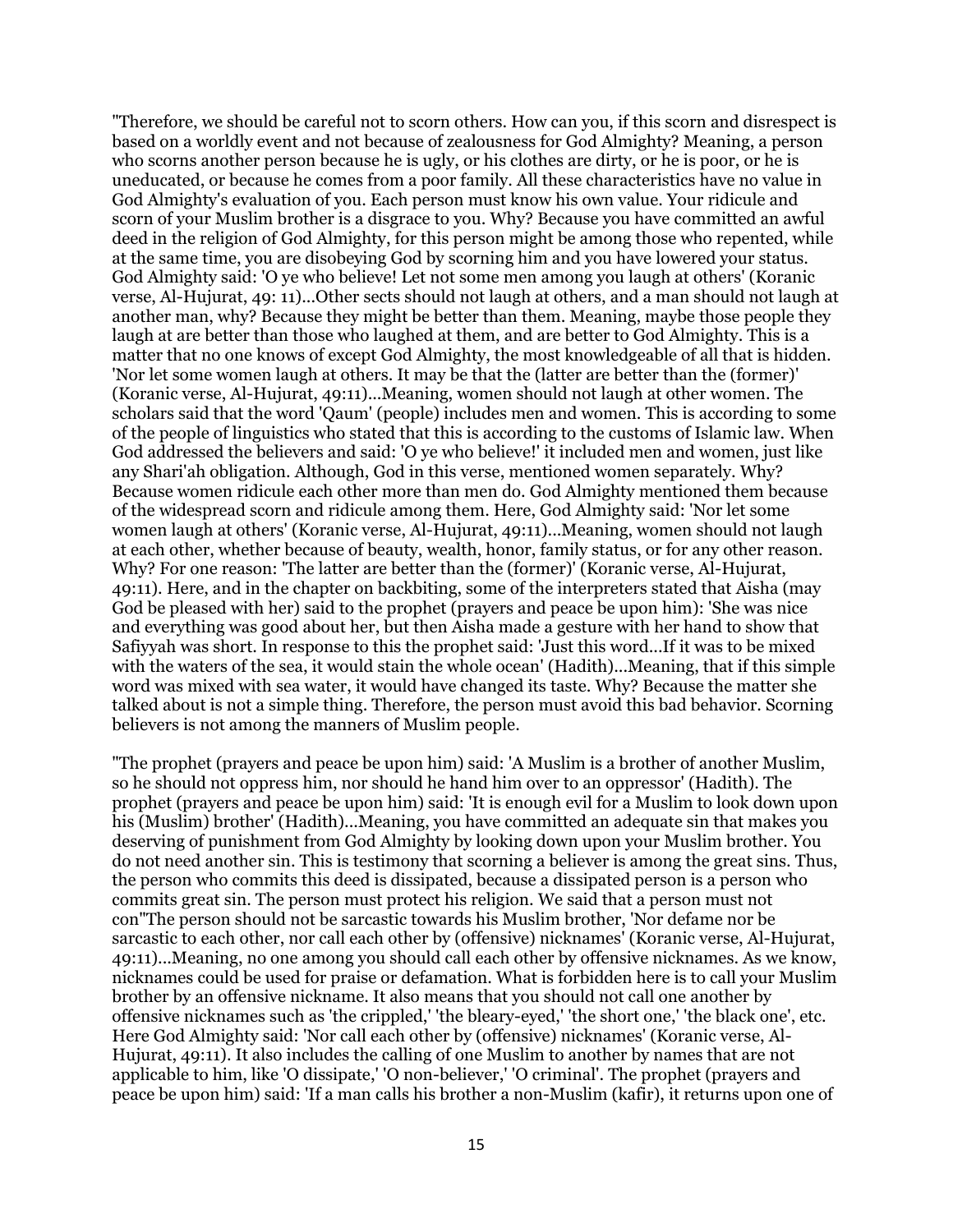them' (Hadith). Meaning, if one person conducts takfir (considering a Muslim as a non-Muslim) towards his Muslim brother, and in fact that person does not deserve to conduct takfir, then the person who accused him becomes a non-Muslim himself. The scholars disagree about the meaning of this Hadith, there are six or seven opinions. What is meant here is that the Muslim should not call his brother by an offensive nickname. God Almighty said: 'Nor defame nor be sarcastic to each other, nor call each other by (offensive) nicknames. Ill-seeming is a name connoting wickedness, (to be used of one) after he has believed' (Koranic verse, Al-Hujurat, 49:11). This as stated by the scholars has two meanings: Either it means it is harsh to portray your brother as non-believer after he has believed, or you became dissipated because you called your brother by an offensive nickname. This is the worst mistake you might make after your belief and piousness. 'And those who do not desist are (indeed) doing wrong' (Koranic verse, Al-Hujurat, 49:11). This means that those who know this and did not repent from their sins are unjust. God Almighty said: 'And those who do not desist are (indeed) doing wrong' (Koranic verse, Al-Hujurat, 49:11). You alone would become unjust by conducting this deed (takfir). This indicates the significance of these deeds, which is considered a mistake on behalf of people. To repent from these mistakes means that the accused person should give up his right by forgiving the person who accused him. Therefore, the person who looks down upon his Muslim brother, or calls his Muslim brother by offensive nicknames, needs to truly repent to God Almighty. He needs to determine not to do the same deed. He needs to abandon what he did and pray for his brother. We will stop here. Tomorrow, God willing, we will talk about the other verse. Prayers and peace be upon the prophet, and upon his family and companions." (Lesson Six)

"In the name of God the Merciful, the Compassionate...I seek refuge in God from the Satan the accursed. Thanks be to God. We praise Him, seek Him, and ask for His forgiveness. We seek the protection of God from the evils of our spirits and the sins of our deeds. He who is guided by God cannot be led astray by anyone, and he who is led astray by him cannot be guided by anyone. I bear witness that there is no god but God, alone, with no partner, and I bear witness that Muhammad is his slave and messenger. God sent him with guidance and the religion of truth, to proclaim it over all religions, even though the pagans detest it. May the peace and blessings of God be upon him, his kin, all his companions, and those who follow his path and Sunnah until Judgment Day. Thereafter:

"Yesterday, we talked about God Almighty's words: 'O ye who believe! Let not some men among you laugh at others. It may be that the (latter) are better than the (former). Nor let some women laugh at others. It may be that the (latter are better than the (former). Nor defame nor be sarcastic to each other, nor call each other by (offensive) nicknames. Ill-seeming is a name connoting wickedness, (to be used of one) after he has believed. And those who do not desist are (indeed) doing wrong' (Koranic verse, Al-Hujurat, 49:11). We said that this verse has prohibited three disgraceful behaviors that a Muslim must avoid. The first is to ridicule his Muslim brother. The second is to call each other by (offensive) nicknames, and the third is to scorn and be sarcastic towards each other, which is lead to defamation. We explained the meanings of these three flaws. We said it is not appropriate for a Muslim to scorn his Muslim brother while they are joined by the creed of Islam and the brotherhood of belief and the bpnd of monotheism.

"God Almighty says after that: 'O ye who believe! Avoid suspicion as much (as possible), for suspicion in some cases is a sin. And spy not on each other behind their backs. Would any of you like to eat the flesh of his dead brother? Nay, ye would abhor it...But fear Allah. For Allah is Oft-Returning, Most Merciful' (Koranic verse, Al-Hujurat, 49:12).

"As we mentioned in the beginning of this chapter, it explains the basis and foundations of the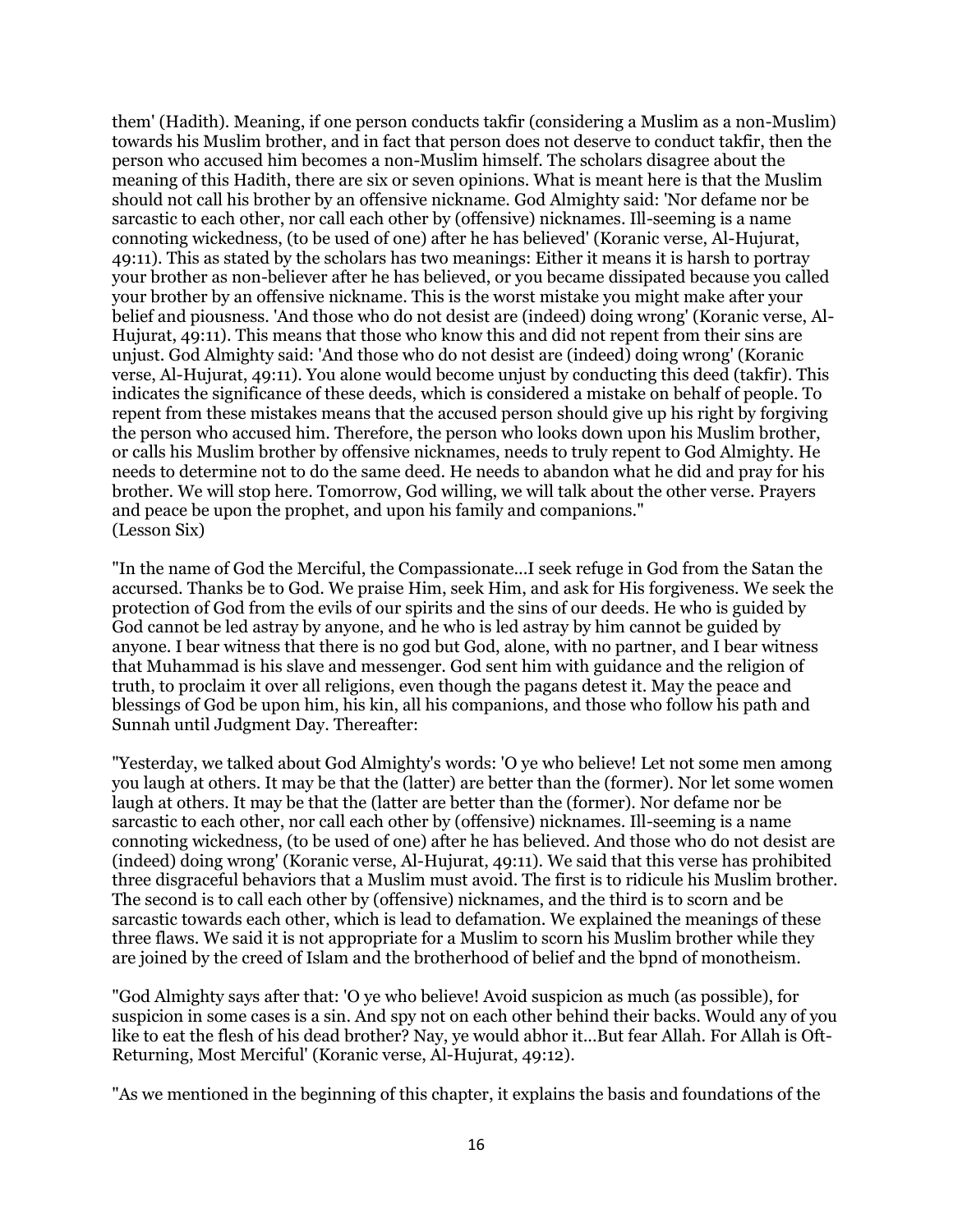Muslim society in dealing with each other and their relationships. It details the behaviors that Muslims should follow. God Almighty says: 'O ye who believe! If a wicked person comes to you with any news, ascertain the truth' (Koranic verse, Al-Hujurat, 49:6). It banned behaviors and warned of those behaviors decreed to Muslims or believers to avoid. Among the disgraceful behaviors is mistrusting a Muslim brother. God Almighty says: 'O ye who believe! Avoid suspicion as much (as possible), for suspicion in some cases is a sin' (Koranic verse, Al-Hujurat, 49:12). Thus, so that a human would not fall into that 'some cases...' That is an offense towards God Almighty, which is harmful to his Muslim brother. He must 'avoid suspicion as much (as possible).' God Almighty, says: 'Avoid suspicion as much (as possible), for suspicion in some cases is a sin' (Koranic verse, Al-Hujurat, 49:12). The scholars mentioned three points about the disgraceful suspicions:

"First: That this suspicion is against a Muslim and not against a non-believer. God Almighty says here: 'Avoid suspicion as much (as possible)' (Koranic verse, Al-Hujurat, 49:12)...Meaning, towards your Muslim brothers.

"Second matter: This suspicion or this banned suspicion becomes (a matter) that settles in the heart and steadfast in it and the person who holds it becomes certain of it until it becomes what? Until it becomes a certainty. Thus he builds his behaviors and his relationships with his brothers upon it. As for the presentiments and the ventures that pass through one's self but do not settle, he does not arrive to conclusions based upon them. Then what is this matter? This human is not to be blamed in this matter.

"Third matter: This matter applies to those who appear to have goodness and piety. As for who openly commit sins and put themselves in the position o f suspicions and doubt. He puts himself into what? Into the circle of accusations. God Almighty says: "Avoid suspicion as much (as possible) ' (Koranic verse, Al-Hujurat, 49:12). The prophet (prayers and peace be upon him) said: 'Avoid suspicion, for suspicion is the gravest lie in talk' (Hadith). The human deals a lot with suspicions and illusions that come to his thoughts, and perhaps he builds judgments upon them. This judgment could be debauchery or a claim of disbelief or desertion of his Muslim brother and perhaps defamation and perhaps a warning against his Muslim brother and others that are built upon this suspicion. If he investigated this and examined it, he would find it a mere illusion with no basis in reality. God Almighty says: 'Avoid suspicion as much (as possible) for suspicion in some cases is a sin' (Koranic verse, Al-Hujurat, 49:12). Contemplate this verse...First it banned suspicion (which are the feelings that take place in the heart of the believer). Then what? If a person harbors suspicions against his Muslim brother, this suspicion will invite you to investigate it... Meaning, you will try to examine and investigate the verity of this suspicion. This will lead him to do what? To spy, it will lead him to spying! Therefore, God Almighty, after banning suspicion, banned spying. He says: 'And spy not' (Koranic verse, Al-Hujurat, 49:12)...Meaning, as long as your Muslim brother does not reveal his status, then leave him in his unrevealed status. As for the research, examination and the attempt to excavate matters that are none of your business this is banned.

"The prophet (prayers and peace be upon him) said: 'Do not spy or pry' (Hadith). Some scholars said that spying applies to evil matters and prying to good matters. As God Almighty says: 'O my sons! Go ye and enquire about Joseph and his brother' (Koranic verse, Yusuf, 12:87). Some scholars said they are interchangeable...that spying can be called prying and prying is also called spying. God Almighty here forbade spying, but which spying? It is the spying that would be against the believers: that which would reveal Muslims' faults. What does this search for? Muslims' flaws and attempts to take a look at the hidden mistakes of these Muslims. As for those who openly reveal, you are not spying on them because they have declared their disobedience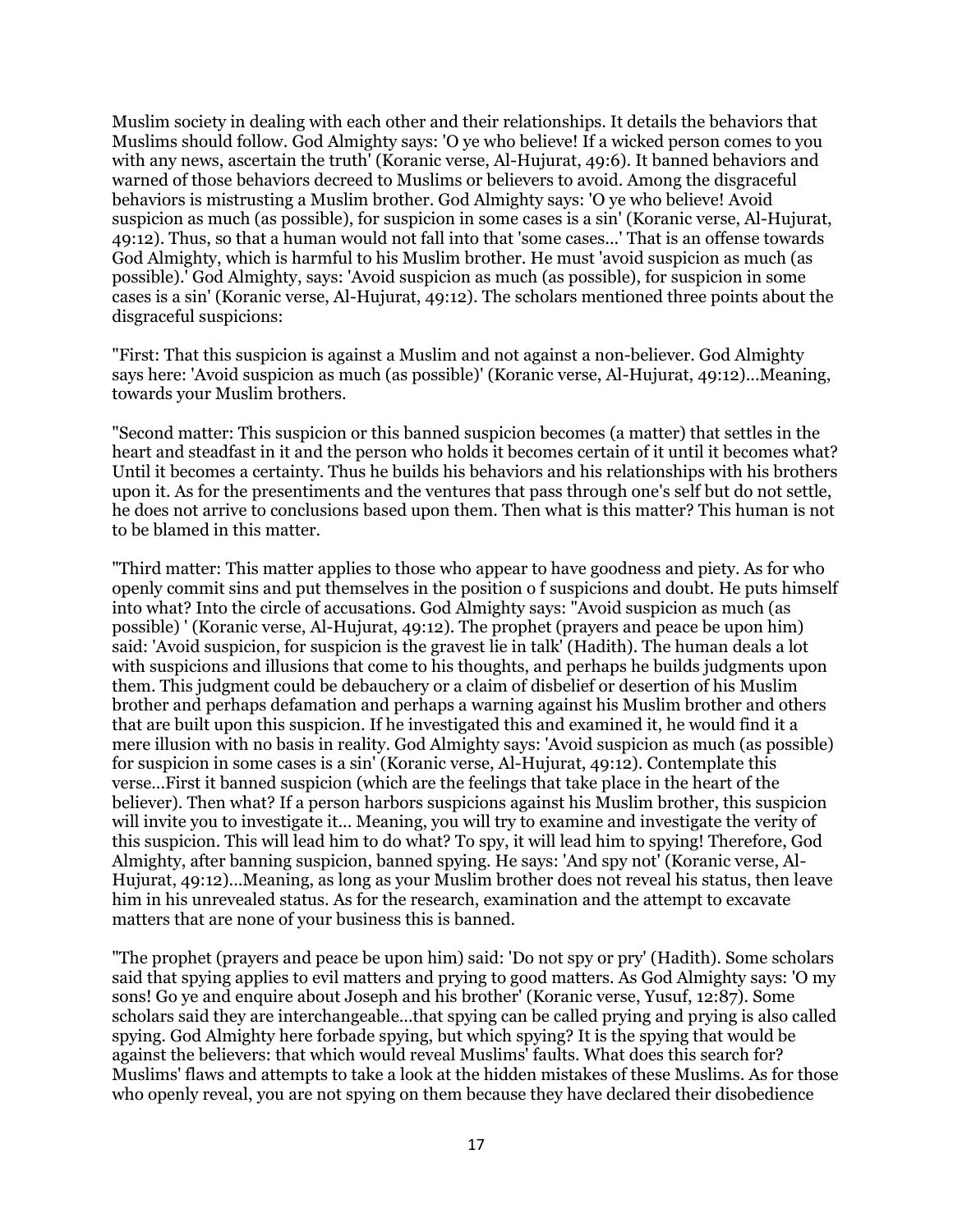and breach of the orders of God Almighty. Therefore the forbidden spying that is meant here is the spying that searches for and reveals Muslims' faults and flaws. The prophet (prayers and peace be upon him) said: 'O you who declare Islam with your tongues but whose hearts have not been reached by faith, do not annoy the Muslims nor seek out their faults, for he who seeks out the faults of his brother Muslim will have his faults sought out by Allah, and when Allah seeks out someone's faults, He exposes them, even though he should be in the interior of his house' (Hadith). Thus, a person is banned to look for what? Muslims' faults... He is banned from slandering the Muslims as well. We said that that which invites one to spy, what is it? Suspicion. Therefore, God Almighty says: 'And spy not on each other behind their backs' (Koranic verse, Al-Hujurat, 49:12). Then God Almighty forbade backbiting after that, which would be as a result of spying, because if the person had bad suspicions about his brother, then he would try to look into or to investigate the trueness of this suspicion. This will invite him to and lead him to talking about his Muslim brother, and this is backbiting. The prophet (prayers and peace be upon him) forbade backbiting. When he was asked about backbiting he said: 'Mentioning your brother with what he hates, it was said to him: If there were truth in what I said about my brother...' Meaning, if my brother did have the flaws that I mentioned, there are some flaws that I can talk about. 'He said: If there is in him of what you say, then you have backbitten him, and if there is not in him of what you say then you have claimed falsehood against him' (Hadith). Therefore, backbiting is w orse than defamation, and defamation is quoted by more than one scholar as being one of the major sins and is forbidden, as agreed upon by all scholars by means of the guidance of the Koran and the clear Sunnah.

"God Almighty said: 'And spy not on each other behind their backs' (Koranic verse, Al-Hujurat, 49:12). There are many Hadiths about the forbiddance of backbiting. Yes, and God Almighty forbade backbiting and gave an example that repulses people from this ugly act. Back biting is the worst thing that damages relationships between Muslims. Backbiting and gossiping. Backbiting is when you say hateful things about your brother in gatherings, and gossiping is when a person conveys one person's sayings to another and conveys another person's saying to still another in order to damage their relationships. A person who backbites will not go to heaven, nor will a person who gossips go to heaven, as said by the prophe (prayers and peace of God be upon him). Therefore, God Almighty openly forbade back biting. He said: 'And spy not on each other behind their backs' (Koranic verse, Al-Hujurat, 49:12). He then gave an example of this back biting saying: 'Would any of you like to eat the flesh of his dead brother?' (Koranic verse, Al-Hujurat, 49:12). This is the status of him who backbites. It is the status of a person who sat on the dead body of his brother and started to tear apart its flesh and eat it. This human being is eating a human being. Is there any human being who can? What? Find me the word because I lost it. This means this image, eh? Is there any human being who can accept such a situation, or even desire such flesh? This is the status of a Muslim who backbites his Muslim brother. Scholars have said that, and where does the comparison come from? First, you eat this brother's flesh, because when you talk about him, it is the same as when you talk about him. For the words that you say about him are like eating the flesh of your brother. The other thing is that this person is not present. He is not present in the gathering and is not aware of what you are saying about him. So also, this dead person is not aware of what is being said about him. Is it clear? As if that person who is not present is a dead person and you are in the process of eating his flesh and enjoying it. So just as a person hates this image of eating the flesh of his dead Muslim brother, so he should hate talking about or disgracing and finding fault with his Muslim brother who is not present. Is this clear, brothers?

"God Almighty said: 'And spy not on each other behind their backs. Would any of you like to eat the flesh of his dead brother? 'Nay, ye would abhor it...But fear Allah.' (Koranic verse, Al-Hujurat, 49:12). Scholars have said that there are situations where backbiting is valid, and that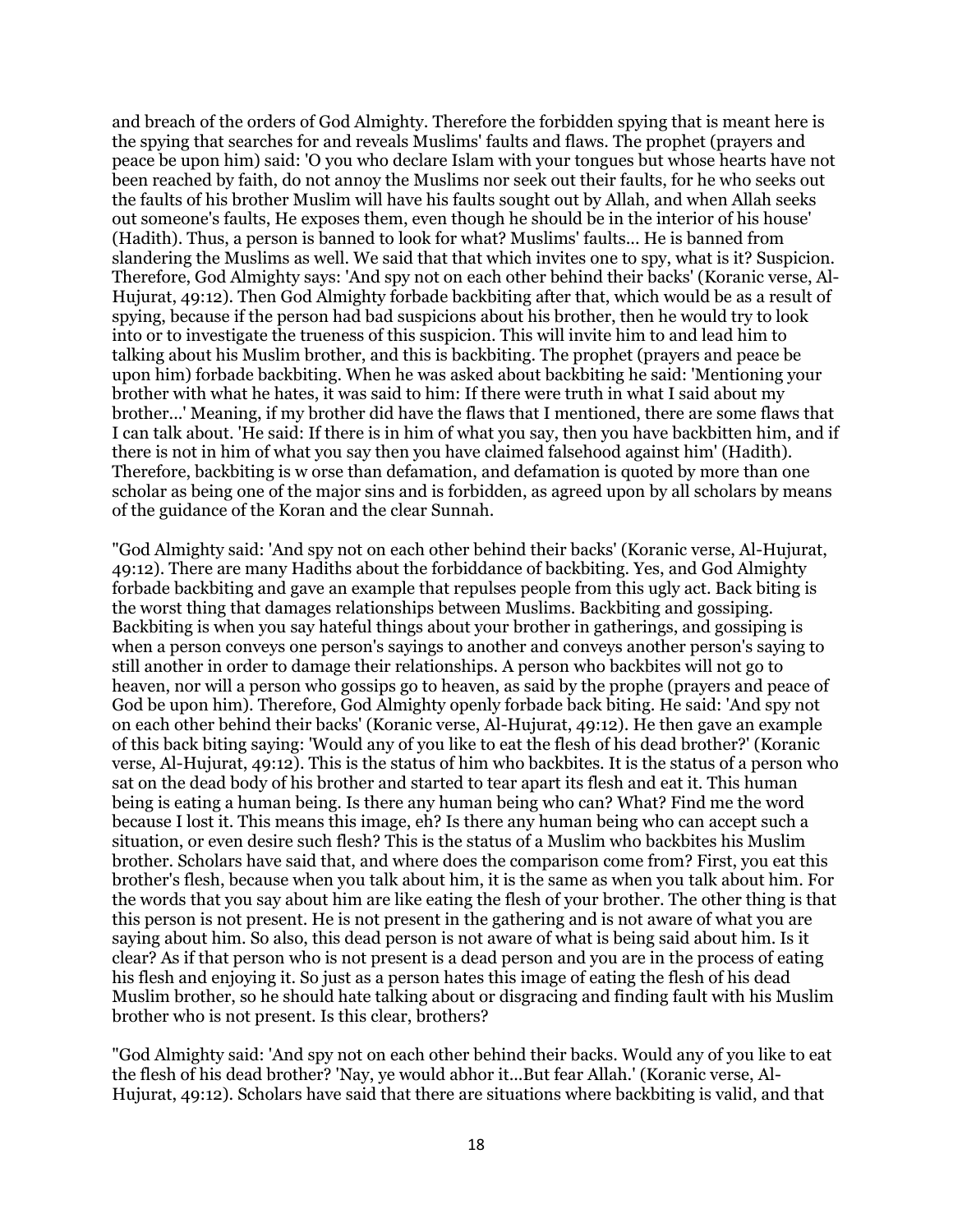is if a legitimate purpose exists and there is no way to accomplish this legitimate purpose except through this manner. Is it clear?Therefore there are two criteria. The first criterion is when that person you will talk about and the fault that you will mention is for an absolutely legitimate purpose. The second criterion is when you cannot accomplish this purpose except by saying something about your brother which he would hate. Is it clear? Scholars have mentioned six examples of that, a few of which we will mention. The first case is that of a complaint from injustice. They (the scholars) said that if a person did injustice to another person, such as taking his money or unjustly beating him, then this person would have the right to talk about that other person who did him injustice in order to prove the injustice. For example, he would go to a judge and say that this person did an injustice to me, betrayed me, took my money, and other such things for which a proof is required. What is the legitimate purpose here? It is the recovery of his right. This is a legitimate purpose, right? The second case is when you want to prove the validity of this so that the judge or whoever will make a decision will be able make the proper ruling. The prophet (may the prayers and peace of God be upon him) said: 'Procrastination of a rich person is unjust and legitimizes his honor and his punishment' (Hadith). This means that if a person is rich and could pay off his debt, and then starts to postpone its payment, ask for the, who? (as received) The creditor asks him, but the rich man postpones, eh...that means the rich man delays and postpones payment of this debt. Then it is that person's right to talk about the rich man and say that he did injustice to me, took my money, and delayed payment of the debt, and so on. Is this clear?

"Therefore, the first matter is complaining from injustice. The second case pertains to seeking legal advice. This means that if a person has something bad happen to him and goes to a scholar to seek his legal advice. He says such a person battered me or such a person betrayed me or such a person did injustice to me in so on...What then is the ruling? This is not judgment but seeking legal advice, which means that the person seeks a legitimate ruling. In this case, it is not considered backbiting, and the scholars have referenced this by stating that Hind (may God the Almighty be content with her) who was the wife of Abu Sufyan Ibn Harb (may God Almighty be content with him) came to the prophet (prayers and peace of God be upon him) and said: 'O messenger of God, Abu Sufyan is a stingy man who does not give me and my children what suffices us. So should I take from his money?' He said: 'Take what suffices you and your children' (Hadith). Is it clear? Thus, in this case, she came and described her husband as being stingy, which means miserly. The prophet (prayers and peace of God be upon him) did not deny her. Is it clear brothers? The second matter is informing others. If a person who comes up with an innovation, or an immorality, or iniquity...Or if a man came to you to ask your opinion about an individual with whom he will have business with and you know that he has a disgraceful attribute...Then in this case it is your duty to mention what you believe about this individual and show what his faults since it is based on a legitimate interest. A woman came to the prophet (prayers and peace of God be upon him) and told him that two people approached me...That is, she wanted to ask his opinion on which of the two she should marry. He told her about Mu'awiya Ibn Abu Sufyan and the other, who was he? No, the other was Abu Jahm. So the prophet (pprayers and peace of God be upon him) said: 'As for Mu'awiya, he is a pauper and has no money.' He said what he knew about him, right? As for Abu Jahm, he was a man who did not remove the stick from his shoulder and was said to be a batterer of women. Thus what did the prophet (prayers and peace of God be upon him) mention? He mentioned the two attributes that pertained to those two companions and told her to marry Usama (may God be content with him).

"Also regarding this matter is the defamation of witnesses and visitors. If a judge wanted to be fair and asked about what people knew about the witness and you knew that he was immoral and does certain things... Why? Because on his testimony will be built a legitimate judgment.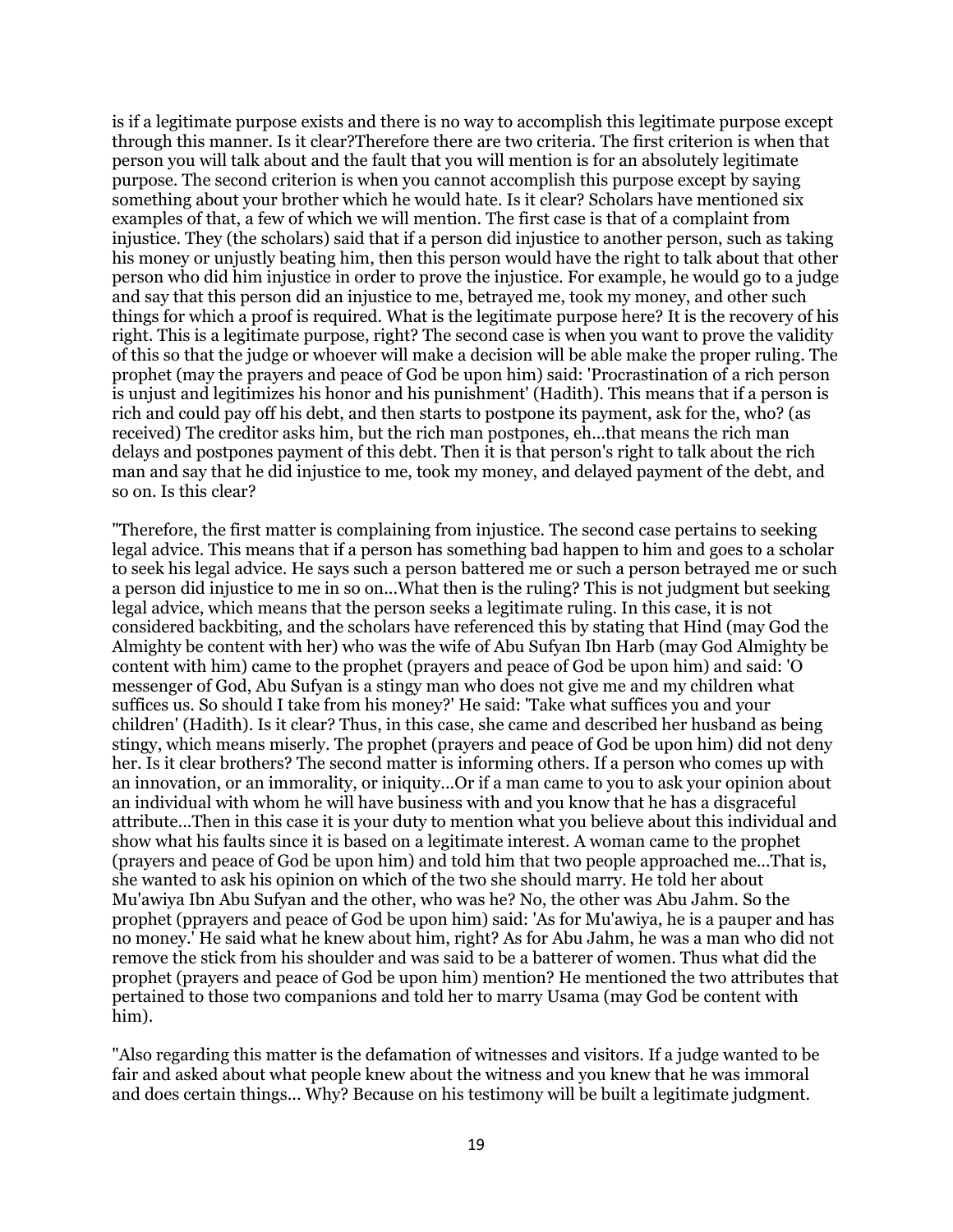Regarding this matter also is what scholars of the Hadith do when they say for example that this narrator is a liar and this one is a culprit and so on. They mention certain things about the stories. Why? Because the things they mention are based on a legitimate interest, and that is the preservation of the Sunnah. Thus this is the third situation in which it is permitted to make a testimony in which backbiting is permitted. The fourth situation, according to the scholars, is when a person needs the assistance of another person in order to disavow an unlawful thing. That is, if a person did unlawful acts and you were not able to disavow him nor stop him from doing what he was doing. You knew a person who had the authority to stop him, then it would be permissible for you, and maybe even your duty, to go to that person and tell him that such a person is doing so and so. This is backbiting, right? Because you are telling things that the person detests you to say about him. In this case the Shari'ah permits a person to get assistance from someone in order to disavow an unlawful act, even if he would say things about that other person that are unlawful. These are some of the cases in which backbiting is permitted. We will leave you until tomorrow because my head has started to spin (laughter in the background). Prayers and peace of God be upon our master Muhammad and upon his family and all his companions."

## (Lesson Seven)

"In the name of God the Merciful, the Compassionate...I seek refuge in God from the Satan the accursed. Thanks be to God. We praise Him, seek Him, and ask for His forgiveness. We seek the protection of God from the evils of our spirits and the sins of our deeds. He who is guided by God cannot be led astray by anyone, and he who is led astray by him cannot be guided by anyone. I bear witness that there is no god but God, alone, with no partner, and I bear witness that Muhammad is his slave and messenger. God sent him with guidance and the religion of truth, to proclaim it over all religions, even though the pagans detest it. May the peace and blessings of God be upon him, his kin, all his companions, and those who follow his path and Sunnah until Judgment Day. Thereafter:

"There is not enough time for interpreting the verses in detail. Consequently, we will only mention the meanings that show the general meaning of the verse, without really delving into the details and other matters that we might have been pointing to from time to time. We will try (God willing) to discuss what is remaining of the verses of the Al-Hujurat chapter. We paused at the words of God Almighty: 'O ye who believe! Avoid suspicion as much (as possible), for suspicion in some cases is a sin. And spy not on each other behind their backs' (Partial Koranic verse, Al-Hujurat, 49:12). We said that this verse warned against three matters and obliged Muslims to follow this and avoid these. The first of these are bad suspicions about Muslims because, for the prophet (prayers and peace of God be upon him) said: 'The most untrue words' (Partial Hadith). The second matter is spying. This means searching and trying to see the privacies of Muslims. The prophet (prayers and peace of God be upon him) said in the Hadith that we mentioned yesterday: 'O people who believe with their tongues, faith has not entered your hearts. Do not spy on the believers, and do not follow their private matters. He who does so will be exposed by God, even in the midst of his home' (Hadith). The Muslim then is commanded to cover his Muslim brother, not to expose him, cause him scandal, mention his faults in gatherings, broadcast them among people and perhaps be happy about what he discovers of mistakes, faults, errors, and mishaps that a Muslim might fall into. This is your brother, you concealing (his mistakes) for him is concealment for you. You concealing him is concealment for you. As we mentioned in the verse before this one: 'Nor defame nor be sarcastic to each other, nor call each other by (offensive) nicknames' (Partial Koranic verse, Al-Hujurat, 49:11).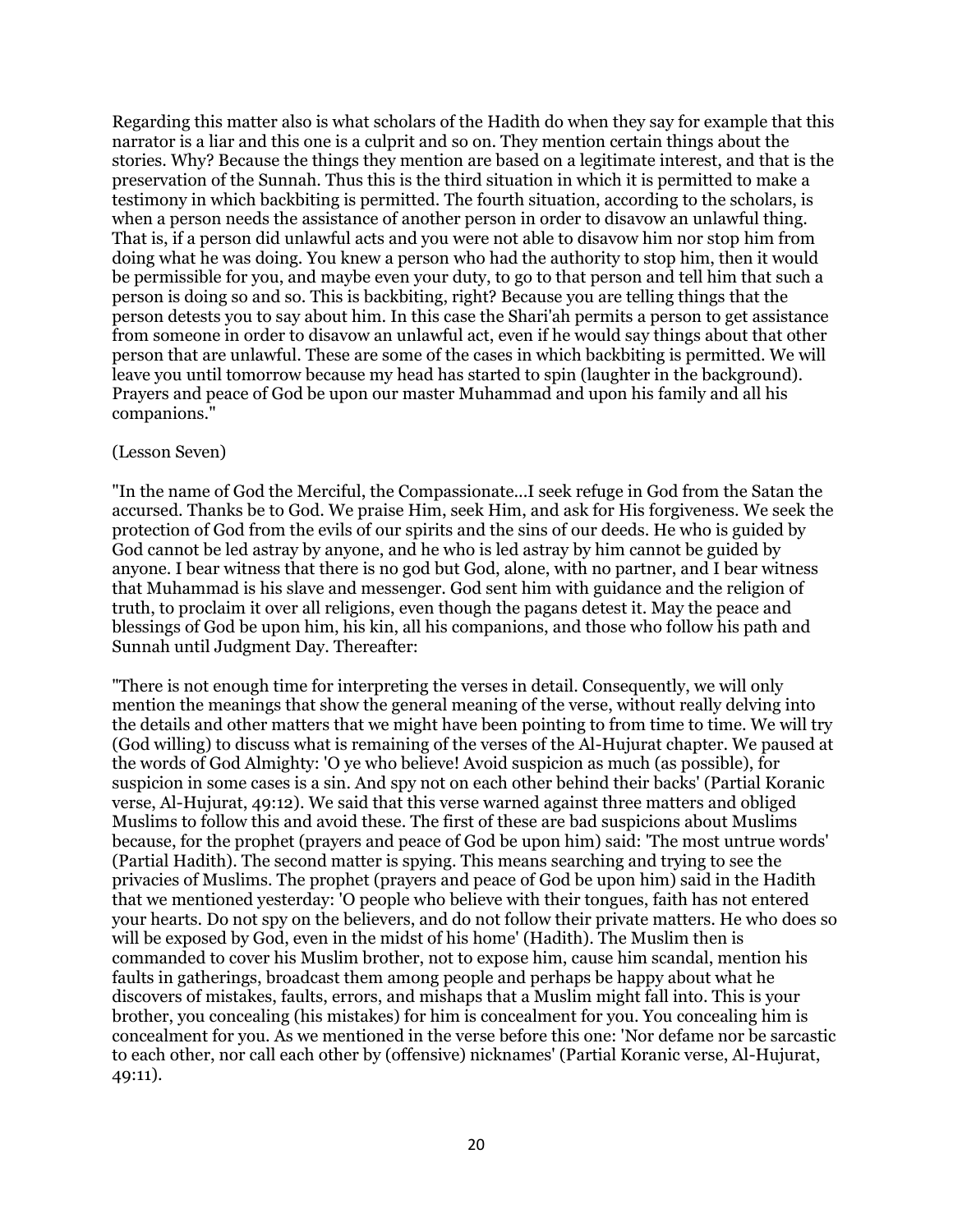"The third matter prohibited by this verse is backbiting and we have said that this is a chronic disease. If this spreads in a society it will divide it and tear it apart what ties it has. It leads to conflicts, hatred, and enmity. It makes the human, the Muslim, spiteful of his Muslim brother and makes him push him to fall into what he hates. Because of this, God Almighty sternly warned against this, and the prophet (prayers and peace of God be upon him) sternly warned against this. There are numerous Hadiths about this that we do not have the time to mention and discuss. Yes. We all know the Hadith, such as the saying of the prophet (prayers and peace of God be upon him) during the farewell speech: 'Your blood, wealth, honor is forbidden to you like the sanctity of this day, thi s month, and this country' (Hadith). The prophet (prayers and peace of God be upon him) then made the sanctity of these matters equal: blood, meaning do not spill it unjustly; wealth: do not take it unjustly; and honor: do not violate it. Therefore, as mentioned by the Shaykh of Islam (Ibn-Taymiyah) and others, you will find a person to be very hesitant to spill the blood of his Muslim brother and hesitant to unjustly seize the wealth of his Muslim brother...But he is not hesitant to do what? To tear apart the honor of Muslim brother. Meaning, you will find him in a gathering discussing the private affairs of this person and the private affairs of that person, mentioning the faults of this one and the mistakes of that one, not knowing that by doing this he has committed a forbidden act that is barely less in its forbidden level than the spilling of the blood of a Muslim. Is this clear brothers? There are many people who would be willing to be killed but not have their honor spoken about. This is why the prophet (prayers and peace of God be upon him) said: 'Your blood, wealth, honor is forbidden to you' (Hadith).

"Yes, the God said, and we mentioned yesterday, some of the verses which the scholars exempted and allowed in backbiting a Muslim. We said that the constraints of this is that there must be a legal benefit that requires this fault to be mentioned, and that this benefit cannot be achieved except through what? Except through backbiting. If these two conditions are present, then it is allowed, perhaps even required, if it results in the prevention of harm from befalling Muslims.

"Yes. God Almighty then said after this, at the end of the verse: 'Would any of you like to eat the flesh of his dead brother? Nay, ye would abhor it...But fear Allah. For Allah is Oft-Returning, Most Merciful' (Partial Koranic verse, Al-Hujurat, 49:12).

"He ordered first that God Almighty be obeyed, and we have repeatedly seen this in this chapter and in other chapters. God Almighty calls for obedience to him, why? Because this is the barrier between the Muslim and the violation of what God Almighty has forbidden. You make a hindrance, a barrier between you and it that prevents you from entering it. This barrier is the fear of God Almighty and the observation of God Almighty. It is the knowledge and certainty that you will be shown, that you will come before God Almighty, and that He will ask you about every little and large deed by you, whether they be those relating to the rights of God Almighty or those relating to the rights of people. The human is thus commanded to obey God Almighty. After this, He ordered repentance...He ordered repentance. God Almighty commanded repentance in His book and said: 'And O ye believers! Turn ye all together towards Allah' (Partial Koranic verse, Al-Nur, 24:31). He also said: 'O ye who believe! Turn to Allah with sincere repentance' (Partial Koranic verse, Al-Tahrim, 66:8). There are two kinds of repentance. There is a general repentance, meaning that a person repents for all the sins he has committed. A person cannot recall all his sins every time, but he can intend, with his heart, not to disobey God Almighty as much as he can, and that he will relinquish the sins he commited. This is a general repentance. There is also special repentance, which is about a certain sin that the person knows. The scholars said that repentance is necessary...Repentance is necessary...And that repentance is correct for some sins, with no repentance for some... Meaning, a person might not repent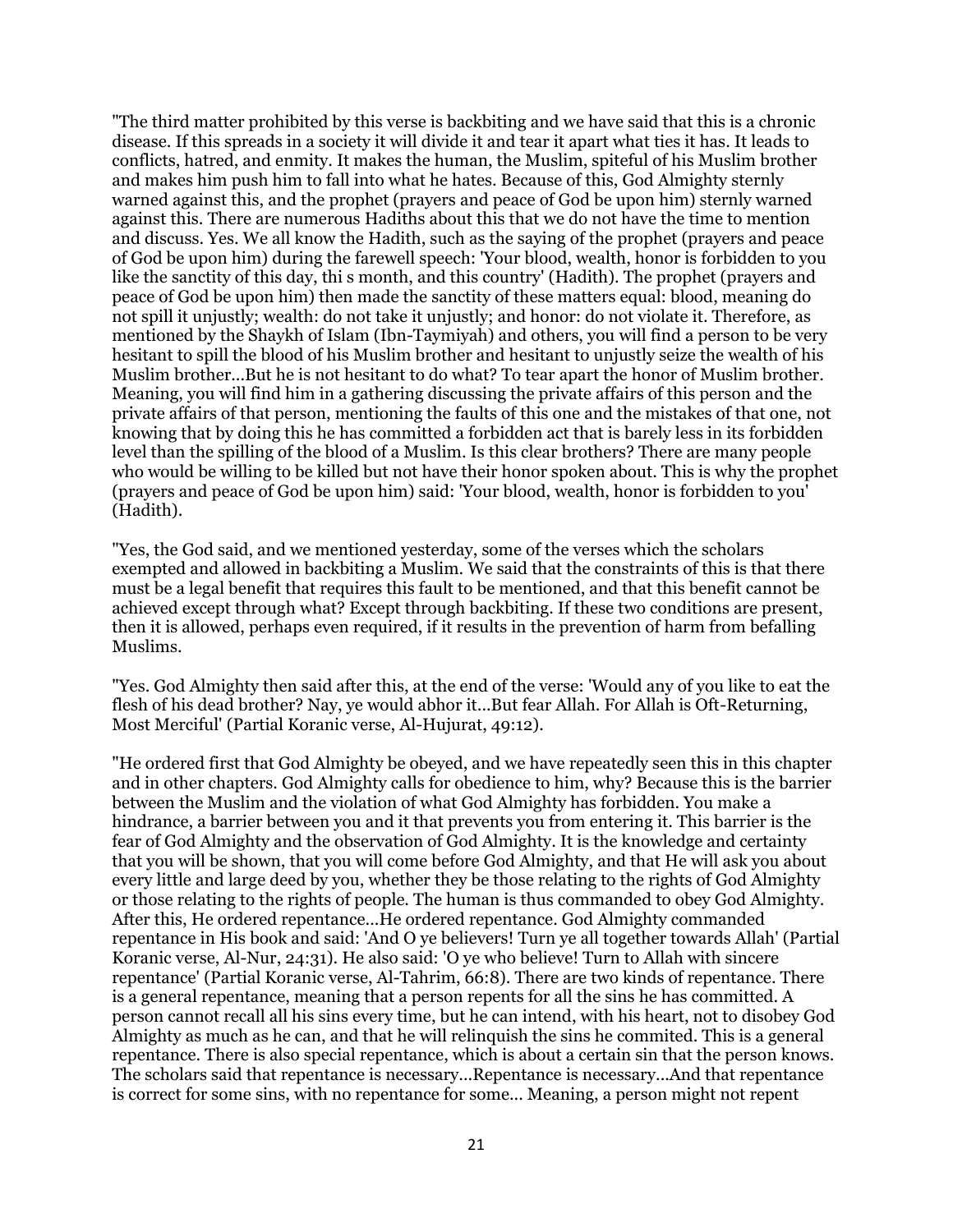from a sin, but repent from a certain sin. Is this clear brothers? God Almighty ordered believers to repent 'Turn ye all together towards Allah...' There is not a believer on this earth who does not need repentance. Why? Because there is no one who is immune from disobeying God Almighty. The least of this is not doing enough for the sake of God Almighty. The Muslim, no matter how much he worships God Almighty, how much he prays, how much he fasts, how much he kneels, or how much he mentions (God)...He has done not hing to thank for the blessings of God Almighty. The blessings of God Almighty are great. 'If ye would count up the favors of Allah, never would ye be able to number them' (Partial Koranic verse, Al-Nahl, 16:18). If you are unable to count the blessings of God, then how will you adequately thank him for them? How will you adequately thank Him for them? Here, Anas (may God be content with him) said that: 'On the Day of Judgment, three books will be placed: a book for good deeds, a deed for sins and mistakes, and a book for blessings.' A book for the blessings of God Almighty.

"God Almighty says to compare His blessings and the prayers of His slaves, meaning: Look, are they equal? What action can be sufficient for the blessings of God Almighty? None. They overtake...The blessings of God overtake all of the prayers, so the sins will remain. What will these sins require? They require good deeds. Therefore, no one will enter paradise with their deeds, but with the mercy of God. Even so, a person is required to repent, and repentance, like the scholars said, has conditions. Repentance is not just a word that a person utters and repeats. It is a deed in which the emotions and actions of the heart are combined. The first of these actions, or the first of the things required by the person to repent...What are these? It is the intent to never return to this sin...Whether this sin is regarding the rights of God or the rights of people. The person makes a decisive vow in his heart to never return to this sin. The second is regret for what he has committed, meaning embarrassment and shame about why he committed this sin against God Almighty or against one of his subjects. The third matter is renunciation of the sin. To renounce...It is not correct for someone to be immersed in a sin and take from it and then say: I repent to God Almighty. Repentance must have what? All the emotions to cut ties with this sin. That is why...Are you with me? That is why the man who killed 99 lives and then stopped was guided by the cleric to do what? To exit from this land where he commited this sin, renouncing it and moving away from it. Because it was a land of wrongdoing. Yes...

"The scholars said about these conditions that if the sin was against God Almighty, but if the sin was against people, then another condition is added, and that is amnesty by the owner of that right, meaning, asking for the forgiveness from the owner of that right, whether this right is material, such as money that you unjustly took from him, or non-tangible, such as backbiting, rumors, or lying to him. About backbiting...The scholars said that mentioning your brother, going to him and asking for his forgiveness might lead to an increase in enmity. In this instance, they said, it is sufficient for a person to praise and mention the good of the person about whom he spoke ill about in those same gatherings in order to absolve himself from what he committed, and to pray for him in private. Therefore, God Almighty said here at the end of the verse: 'But fear Allah. For Allah is Oft-Returning, Most Merciful' (Koranic Verse, Al-Hujurat, 49:12). This means that a person should despair (because) God's mercy is great. He should repent to God Almighty from every sin before (his) repentance (is accepted). If a person leaves this world with the weight of his sins against others or against God, he will be held accountable for those actions. If you are still in this world and have the ability and capacity to repent, abandon, and regret, ask God's forgiveness and increase good deeds that will atone for the bad ones, then the doors are open for you. What is stopping you? Good deeds atone for bad ones. Following a bad deed with a good one atones for the bad one. Therefore, brothers, it is clear that we are in need of repentance and of piety to God Almighty... Which He ordered us with. God Almighty ordered both those before (us) and those after (us) when He stated: 'Verily we have directed the People of the Book before you, and you (O Muslims) to fear Allah' (Koranic Verse, An-Ni sa, 4:131).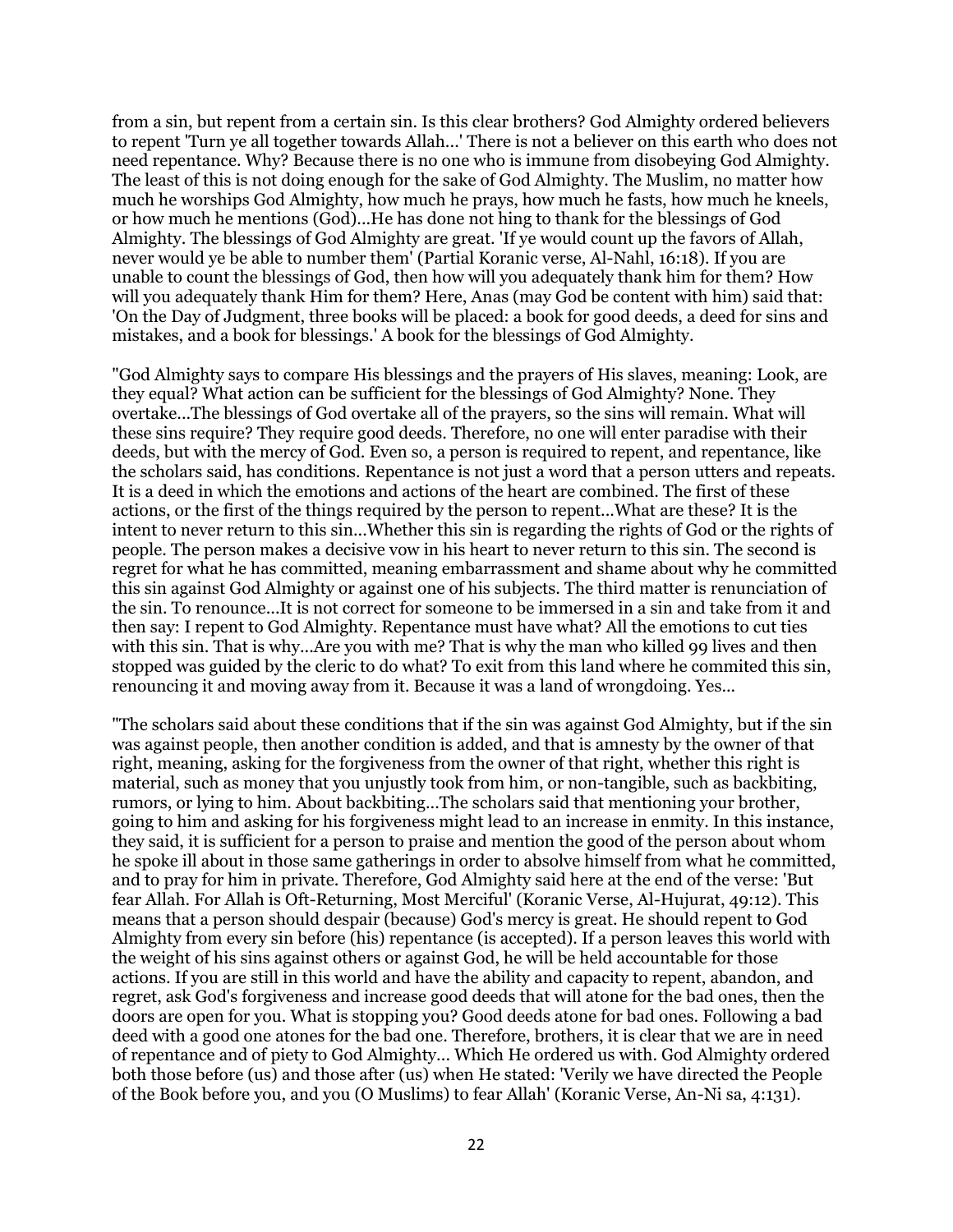"After that, God Almighty said: 'O mankind! We created you from a single (pair) of a male and a female, and made you into nations and tribes, that ye may know each other (not that ye may despise each other). Verily the most honored of you in the sight of Allah is (he who is) the most righteous of you. And Allah has full knowledge and is well acquainted (with all things)' (Koranic Verse, Al-Hujurat, 49:13). This verse illustrates the measure through which God Almighty evaluates the different statuses of people.

"God Almighty said in the beginning that all people are equal whether they are red, black, white, a master or a servant, near or far. God Almighty said (pay close attention to how He addressed them): 'O mankind,' as opposed to 'O ye who believe.' This was an address to all people. This address 'O mankind' is specific to the Makkiyyah (chapters of the Koran that were revealed in Mecca and prior to his migration to Madinah) chapters and is not present in the Madaniyyah (chapters that were revealed in Madinah) verses. Makkiyyah chapters are the ones where you will find 'O mankind,' because the address was general and the Muslims did not have a private community just for them that was void of non-believers...'O mankind! Fear your Lord! For the con"Then God revealed the true measure (by which He) evaluates people. This is the measure that dictates the status of a person to God and the one that we all must strive for. 'Verily the most honored of you in the sight of Allah is (he who is) the most righteous of you' (Partial Koranic Verse, Al-Hujurat, 49:13). Thus, it is not he who posseses money, power, beauty (who is the most honored to God)...Rather, the most honored to God Almighty is he who is righteous. This is a deed that every person can strive for. Everyone can strive for these levels by being devoted to God Almighty. You have the capability. The deeds are there for you to do, and God, to whom belongs might and majesty, is there for you to seek help in doing good deeds and avoiding bad ones. What is stopping you from being devout to God so that you would be among the most honored to Him? This will place you among the forefront. This is why God said: 'Verily the most honored of you in the sight of Allah is (he who is) the most righteous of you' (Partial Koranic Verse, Al-Hujurat, 49:13).

"There were many Hadiths narrated about the prophet (peace and prayers be upon him) that confirmed this. The prophet (peace and prayers be upon him) was asked by his companions: 'Who is the most honored of men?' He said: 'He who is most righteous.' The most righteous to God Almighty! Righteousness is comprised of fulfilling duties and avoiding sin. The way to fulfilling duties and obligations is immense and it is where the competitors compete to fulfill the obligatory or voluntary duties, what is recommended, and to avoid what is questionable...And to avoid sins. Thus, this is the reality of how people are differentiated. As for he who wishes to compare people based on nationalities, popularity, money, power, strength, brainpower, or other such attributes...These attributes have no significance or weight to God Almighty. (The prophet said): 'An Arab has no superiority over a non-Arab except by piety and good action.' An Arab has no superiority over a red person or black person except by piety and good action. This is where competitors should compete. This is why we always reiterate the meaning of this. Those who wish to instill haughtiness in the hearts of their people, Arab or not, over other people based on the fact that they belong to (this certain group of) people, have contradicted the legitimate measure that was stated in God's Book...The measure that was in God's book is piety to God Almighty. As for money, looks, beauty, power, nationalism, patriotism, common interest, and other such things...They have no significance to God Almighty. God Almighty said: 'O mankind! We created you from a single (pair) of a male and a female, and made you into nations and tribes, that ye may know each other (not that ye may despise (each other). Verily the most honored of you in the sight of Allah is (he who is) the most righteous of you' (Partial Koranic Verse, Al-Hujurat, 49:13). I recall here a Hadith that illustrates for us that the good deeds performed by the worshipper determines his status to God Almighty. The prophet (peace and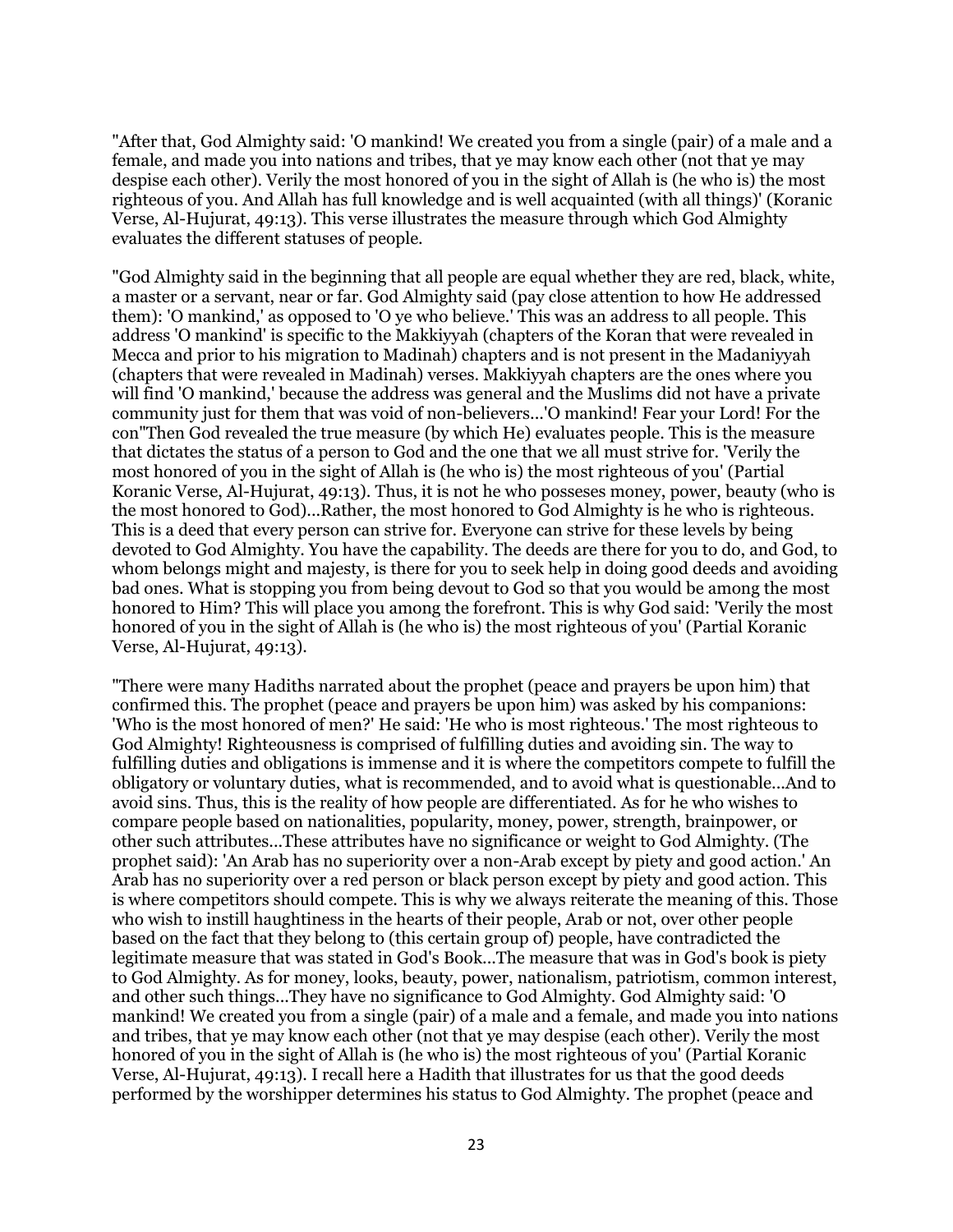prayers be upon him) was on his way to an invasion. A man came to him and said: 'O messenger of God, I am a man who is black in color, hideous in sight, rancid in smell.' This is what this man was saying about himself. Then he said: 'If I fight these people, and I am killed, where would I go?' (The prophet) said: 'To heaven.' So this man fought them and was killed. The prophet (peace and prayers be upon him) said: 'He who takes himself into his own hands will be among the kings of heaven.' He will be among the kings of heaven! This is a man who does not wear a tie, lightens his beard, brushes his hair left or right, or is enamored with Western culture and delusional progress. His only action was fighting those people and being killed and asking where he would go. He said those things about himself: I am black in color, hideous in sight, rancid in smell...Therefore, those who try to differentiate between people with these worldly attributes that they were cursed with and that have overwhelmed them, from materialistic people that give significance to other based on money, beauty, and power...They do not realize what God's Book has revealed. 'Verily the most honored of you in the sight of Allah is (he who is) the most righteous of you. And Allah has full knowledge and is well acquainted (with all things)' (Partial Koranic Verse, Al-Hujurat, 49:13). God knows who is pious and righteous, just as He knows who is corrupt. Only God knows what is in the hearts.

"As we have said, piety is divided among intent and action. This is where the competitors should compete. God Almighty said (it is not a problem if we take a little more time): 'The desert Arabs say:We believe. Say: Ye have no faith, but ye (only) say: We have submitted our wills to Allah, for not yet has faith entered your hearts. But if ye obey Allah and His messenger, He will not belittle aught of your deeds, for Allah is Oft-Forgiving, Most Merciful' (Koranic Verse, Al-Hujurat, 49:14). The desert Arabs are people who came and entered Islam. Upon entering Islam, they claimed that they learned the truth of what it is to have faith. This means that faith has been firmly established in their hearts and that they had arrived at its truths. God Almighty said: 'The desert Arabs say: We believe' (Partial Koranic Verse, Al-Hujurat, 49:14). This means that they now have a firmly established faith and have believed. God Almighty said: 'Say: Ye have no faith' (Partial Koranic Verse, Al-Hujurat, 49:14). This does not mean that they are non-believers. It means that faith, with all its truths, that is firmly established in the hearts, has not yet come to you. He said: 'The desert Arabs say: We believe. Say: Ye have no faith, but ye (only) say: We have submitted our wills to Allah' (Partial Koranic Verse, Al-Hujurat, 49:14). Say: We have submitted our wills to Allah! With this verse, many scholars have come to the conclusion that faith and submitting your will to God are very different and that faith is more special that submitting your will to God. Every believer is a Muslim, and every almsgiver is a believer, but not every Muslim is a believer and not every believer is an almsgiver. Is this clear brothers? Faith is more special that submitting your will to God. As we previously stated, if faith and submitting your will to God are united, then you become a real Muslim. God said: 'The desert Arabs say: We believe. Say: Ye have no faith, but ye (only) say: We have submitted our wills to Allah, for not yet has faith entered your hearts' (Partial Koranic Verse, Al-Hujurat, 49:14). This means that the firmly established faith has yet to enter your hearts...the firmly established faith that leads to true faith. Is this clear? 'For not yet has faith entered your hearts. But if ye obey Allah and His Messenger, He will not belittle aught of your deeds' (Partial Koranic Verse, Al-Hujurat, 49:14)...This means that if you obey God Almighty and His prophet, your deeds will not be disparaged. As God Almighty said: 'Nor shall we deprive them (of the fruit) of aught of their works' (Partial Koranic Verse, At-Tur, 52:21). This means that we have not decreased any of their deeds. 'But he who works deeds of righteousness and has faith will have no fear of harm nor of any curtailment (of what is his due)' (Koranic verse, Taha, 20:112). God does not hinder your rights. So if you were to be obedient to God and his messenger (peace and blessings upon him) and in the manner that you were ordered to, you have nothing to fear in terms of your good deeds going unwarranted.

"God almighty here says: 'The desert Arabs say: We believe. Say: Ye have no faith, but ye (only)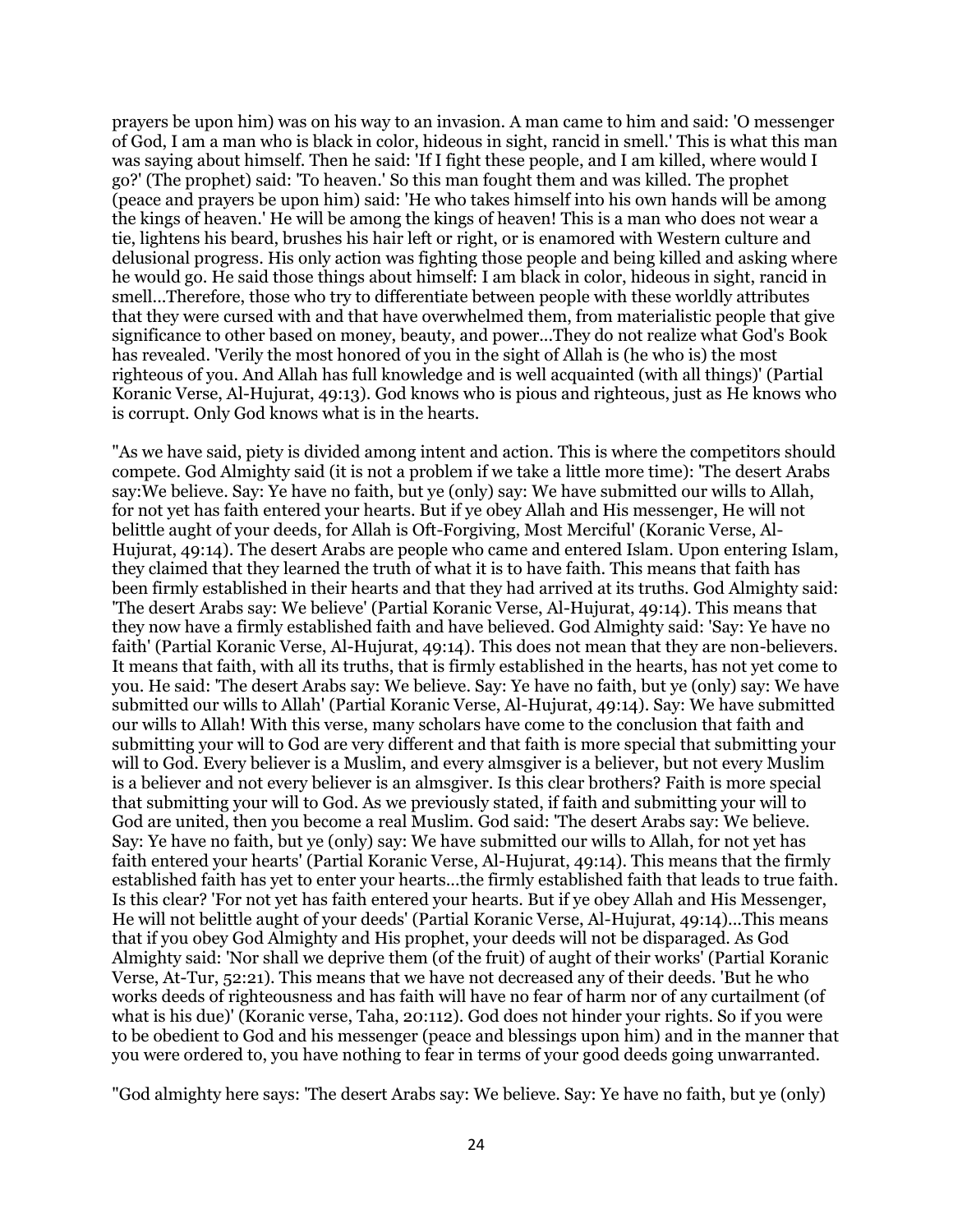say: We have submitted our wills to Allah, for not yet has faith entered your hearts. But if ye obey Allah and His messenger, He will not belittle aught of your deeds, for Allah is Oft-Forgiving, Most Merciful' (Koranic verse, Al-Hujurat, 49:14). This verse is proof that a man may not judge himself. A peron must not jud ge himself to be something or another. This is b ecause you do not know the reality of your heart . 'Hast thou not turned thy vision to those who claim sanctity for themselves? Nay, but Allah doth sanctify whom He pleaseth. But never will they fail to receive justice in the least little thing' (Koranic verse, Al-Nisa, 4:49). Only God Almighty knows what lays hidden or secret. He is the true judge of your level of piety and whether you are sincere. He is the only one that knows your belief and its strength and whether you are sincere. People must not become arrogant with their actions. First, because this action may be part of another action that may not be accepted by God Almighty, and you are unaware of that. Secondly, you do not know if this action will last, after you have done so, or not. You may commit a sin that wipes out this action. Thirdly, you do not know whether or not you will die in a state of belief. So then, people must not become arrogant with a good deed that they have done but rather, they must thank God for guiding him to undergoing such an action. Whether the action is prayer, supplication, recitations, striving, jihad, preparation, giving advice, promoting virtue, preventing vice, teaching, or learning...All the good deeds that God guides you to completing...You have to thank the Almighty. Moreover, you must increase your tokens of gratitude and not become arrogant. Do not become arrogant with this action, but be pleased that God Almighty has facilitated for you to accomplish it.

"The Almighty says: 'The desert Arabs say: We believe. Say: Ye have no faith, but ye (only) say: We have submitted our wills to Allah. For not yet has Faith entered your hearts. But if ye obey Allah and His messenger, He will not belittle aught of your deeds, for Allah is Oft-Forgiving, Most Merciful' (Koranic verse, Al-Hujurat, 49:14). The Almighty goes on to say: 'Only those are believers who have believed in Allah and His messenger and have never since doubted, but have striven with their belongings and their persons in the cause of Allah: Such are the sincere ones. (Koranic verse, Al-Hujurat, 49:15). Those are the true believers who have fulfilled their faith. Those are the ones who had their hearts settled in a state of belief. Those true believers have believed in the deity and the oneness of God, His names, and His attributes, and as well as believing in His messenger. They have accepted the prophet of God (peace and blessings upon him) with respect to what he has brought fourth, acted in accordance with his decrees, and abstained from what he has forbidden. They have strived in the obedience of God. It is they whose hearts have settled on a state of belief. They have no doubt, hesitation, or uncertainty. Their hearts have settled in the truth of belief. It remains in this state whether situations are difficult or easy. It remains in this state when things are tough or when they are pleasant. It is in this state whether sadness looms, or when salvation comes. Their hearts are settled, bound with God Almighty. They are fully aware that it is only God that has control of what life throws at him. He knows that he has not been afflicted to be deceived or to distress him. Such is a true believer.

"There will be those that add to this effort by the verse 'but have striven with their belongings and their persons in the Cause of Allah: Such are the sincere ones' (Koranic verse, al-Hujurat, 49:15). Then jihad is the very definition of the true belief. The Almighty says: 'Such are the sincere ones' (Koranic verse, Al-Hujurat, 49:15). It is they who have combined their belief in God and the messenger of God (peace and blessings upon him)...They know that this by itself will not suffice. They know that they have to show that some how. There must be a clear proof of this claim. That is jihad for the sake of God. This is true since jihad is the only field where a human being offers the goods that God Almighty has ordered him to offer. 'Allah hath purchased of the believers their persons and their goods, for theirs (in return) is the garden (of paradise). They fight in His cause, and slay and ar e slain: a promise binding on Him in truth, through the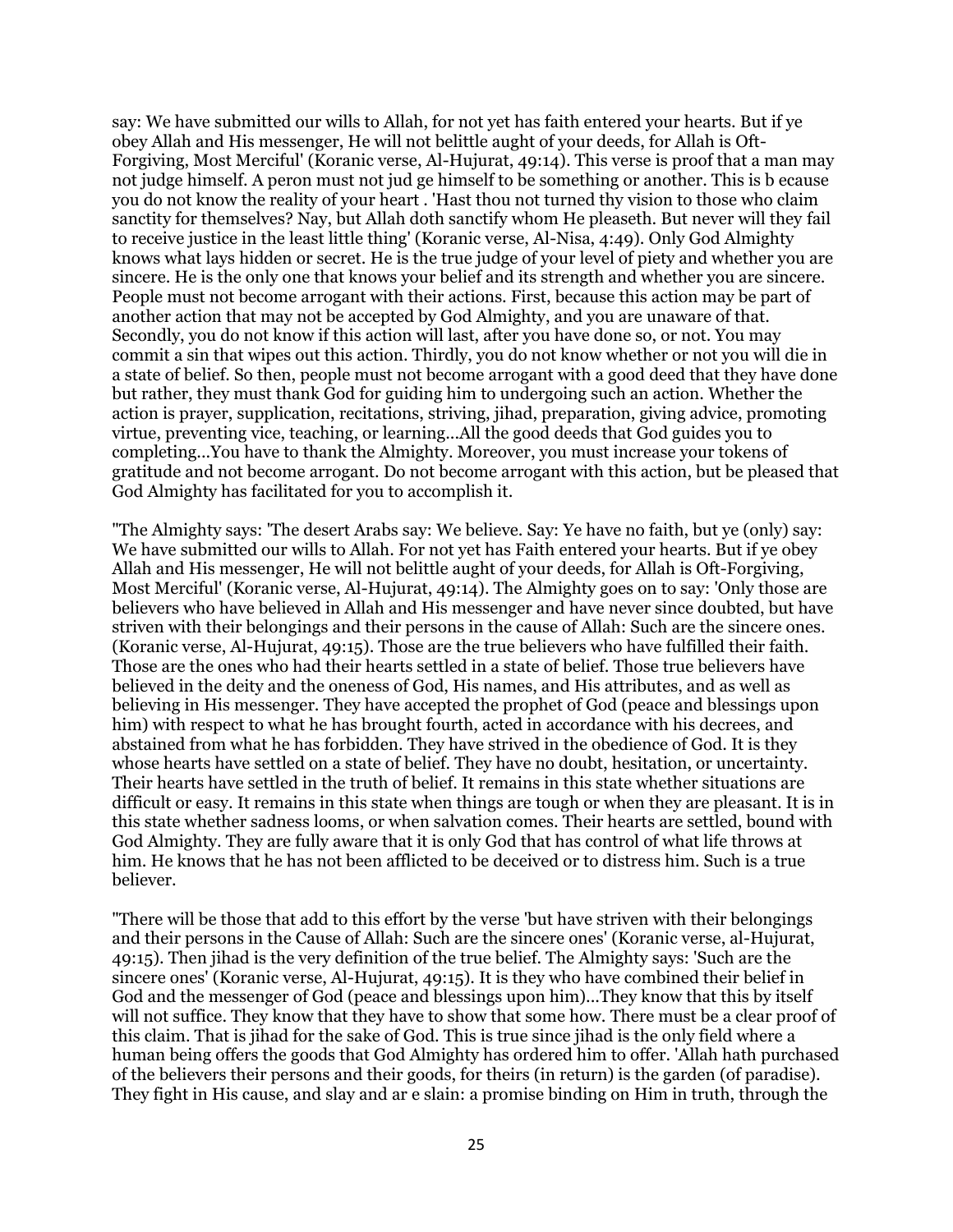Law, the Gospel, and the Koran. And who is more faithful to his covenant than Allah? Then rejoice in the bargain which ye have concluded. That is the achievement supreme' (Koranic verse, Al-Tawbah, 9:111). If you are a true believer in God and his messenger, as God says: 'Allah hath purchased of the believers their persons and their goods' (Koranic verse, Al-Tawbah, 9:111)...The return for their sacrifice is heaven, and the only place to make that offer is in the field of jihad. If you are successful in this, and if you offer yourself in complete acceptance, and as you seek martyrdom through your jihad for the sake of God, such is truly out of God's facilitation, and is a clear sign of your sincerity. Is this understood?

"'Only those are Believers who have believed in Allah and His messenger, and have never since doubted, but have striven with their belongings and their persons in the Cause of Allah: Such are the sincere ones. (Koranic verse, Al-Hujurat, 49:15). The true action that takes doubt from one's heart and strengthens his sincerity in support of the faith of God, in his belief in God, and in his love for God Almighty, is jihad for sake of God. This is true because that individual has offered himself, the most precious item he owns, to God Almighty, and it is because he has completely abandoned this life for the sake of pleasing God Almighty. He has left his home, family, business, abode, children, degrees, certificates, occupation, and much more, in order to prove that he is willing and ready to offer himself seeking the pleasure of God Almighty. As God Almighty says: 'Say: If it be that your fathers, your sons, your brothers, your mates, or your kindred; the wealth that ye have gained; the commerce in which ye fear a decline; or the dwellings in which ye delight, are dearer to you than Allah, or His messenger, or the striving in His cause; then wait until Allah brings about His decision, and Allah guides not the rebellious' (Koranic verse, Al-Tawbah, 9:24).

"So, is there anything else more important then all these issues, which God Almighty has referred to, of which people hold dear? My brothers, there is no one who shies away from jihad or offers excuses not to take part in jihad, unless it was one of those issues that God Almighty has referred to. He may use the excuse of serving his household, children, family, ccupation, or his trade...Or he may use the excuse of providing for the land or the home, or somethinglike that. As long as there is something of this life that holds him back, he must realize that he is a state of unrest and must find a way to substantiate his belief. The Almighty says: 'Only those are believers who have believed in Allah and His messenger, and have never since doubted, but have striven with their belongings and their persons in the cause of Allah: Such are the sincere ones' (Koranic verse, Al-Hujurat, 49:15). This is a reference to those whose faith has been fulfilled. Those whose actions match their words...Whose actions match their belief in God and in the messenger (peace and blessings upon him). The Almighty goes on to say: 'What! Will ye instruct Allah about your religion? But Allah knows all that is in the heavens and on earth. He has full knowledge of all things' (Koranic verse, Al-Hujurat, 49:16). This is a direct response to: 'The desert Arabs say: We believe' (Koranic verse, Al-Hujurat, 49:14). God is asking: Are you going to inform God about the truth of your faith while it is only God who knows whether you have truly believed? God is asking: Ae you going to inform God about the truth of your faith (meaning your belief) when God knows what takes place across the heavens and earth and nothing is beyond his knowledge? He knows whether you are true believers and whether your belief is weak, or if you were true Muslims, or if there are deficiencies in your belief, for there is nothing beyond His knowledge, whether it is on land or across the heavens.

"The Almighty goes on to say: 'They im press on thee as a favor that they have embraced Islam. Say: Count not your Islam as a favor upon me. Nay, Allah has conferred a favor upon you that He has guided you to the faith, if ye be true and sincere' (Koranic verse, Al-Hujurat, 49:17). This means that there are those people who celebrate the fact, to the prophet, that they have accepted Islam. They will say that while the Arabs fought you, we did not. They are acting to gain favor